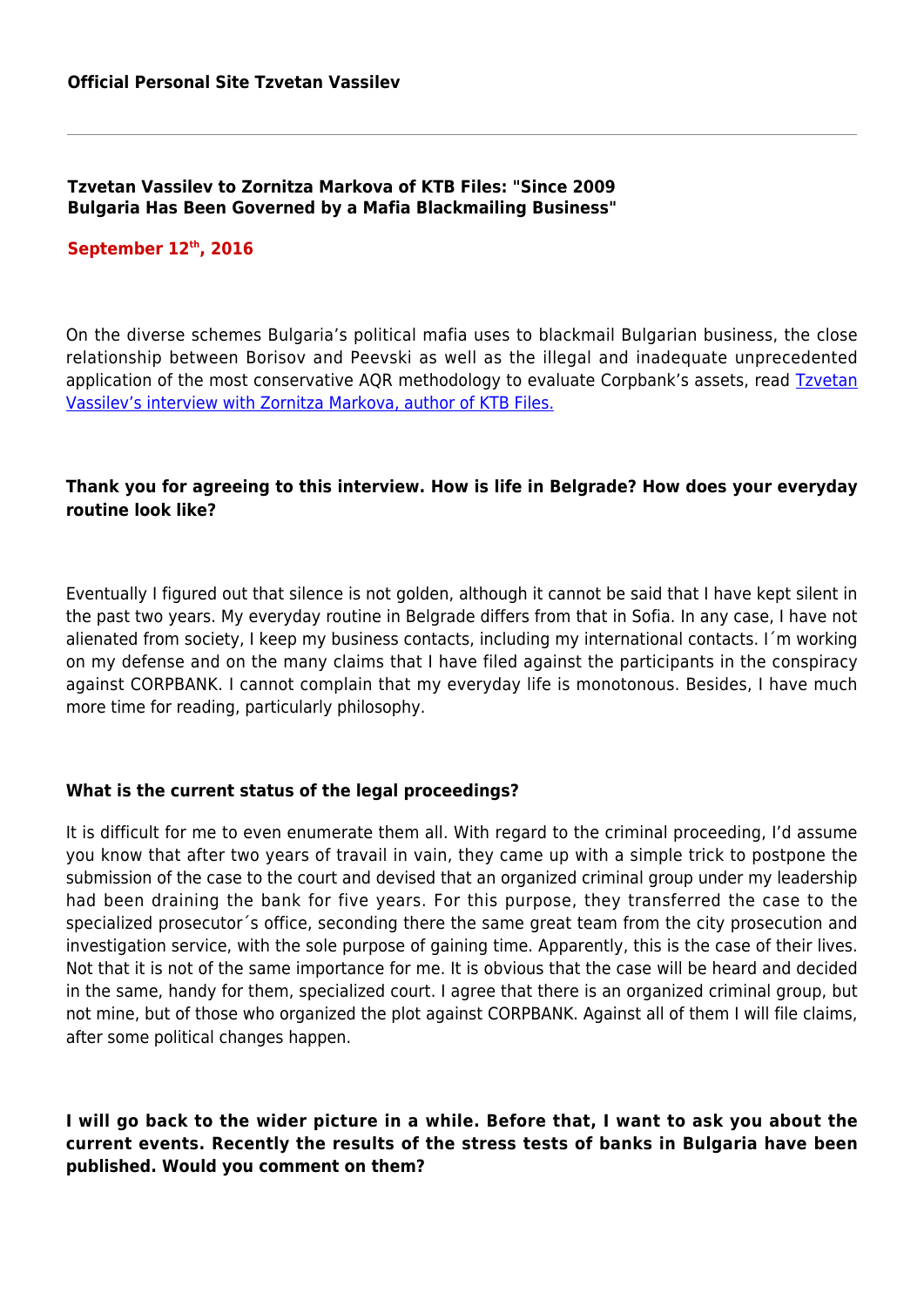It is no a secret that almost not a single bank has actually passed the stress test. Moreover, these tests have nothing to do with the test to which CORPBANK was subjected two years ago. The assets of CORPBANK were evaluated according to the most conservative methodology AQR, which has never been applied in Bulgaria and which is definitely not designed to be applied to a bank that has survived a run.

I´m not an adversary of the banks, although a substantial portion of my colleagues did their best to help the organizers of the putsch against CORPBANK. I am convinced that there cannot be a healthy banking system in an unhealthy economy.

Yet, both previous and current management of Bulgaria's centrak bank (so-called Bulgarian National Bank) are part of the criminal group which forced CORPBANK to close down. During the attack against CORPBANK, the central bank took an absolutely shameful position. Unwillingly Iskrov came up with a declaration only when information was intentionally leaked about the indictment against Deputy Governor Gounev. Then, they played a key role in ultimately ruining CORPBANK through inadequate policies during the conservatorship (special supervision). Of course, the most important decision that the organizers of the plot forced them to make was to liquidate the bank by revoking its license on the basis of the AQR appraisals that no one has yet seen. For that, they invented that shareholders have no legal interest in appealing the withdrawal of the license, so that the "appraisals" do not become public and are not discussed. This, incidentally, is in sharp contravention of the practice of the European Court of Human Rights in Strasbourg.

At present, of course, they play a different role - to sweep the traces and prove the thesis that CORPBANK was a specific bank and it was the only exception to the system because there was a thief named Vasilev who, imagine, had been robbing it for five years.

With the exception of very few banks, without quoting names to avoid accusation of destabilizing the banking system, almost all have a capital shortage. The main reason is the dysfunctional economic environment. The other is the imbecile high standards set for capital adequacy. To please Trichet and the ECB, Iskrov forced a 12 percent capital adequacy on the banks, while all others just fought to reach 6-7 percent. Now, since 2014 they have ntroduced another 1.5% additional capital buffer, thus prompting the auditors and the central bank to close their eyes in the review of the banks´ assets.

# **After nearly a year now, the Vivacom deal was proclaimed finalized. It was one of the most important assets financed by CORPBANK. What is your comment on this?**

This should be seen as the apotheosis of shame. To allow a leading telecom to be sold at a price less than 4 times EBITDA is simply a crime.

When in 2012 Vivacom was acquired by "Bromak" and VTB, the company was of much higher value than now, regardless of its large debt. It had three types of lenders, which could not reach an agreement among each other, there was a claim of the state for over 120 M Euro, it had a golden share, which the state held to control the company's owners. All these issues were resolved by my team and Vivacom became a complex telecom number one in Bulgaria.

What happens now is a classical criminal theft involving a Russian state bank and tolerated by the Bulgarian state. Apparently, they have promised to protect the interests of those on whom it depends.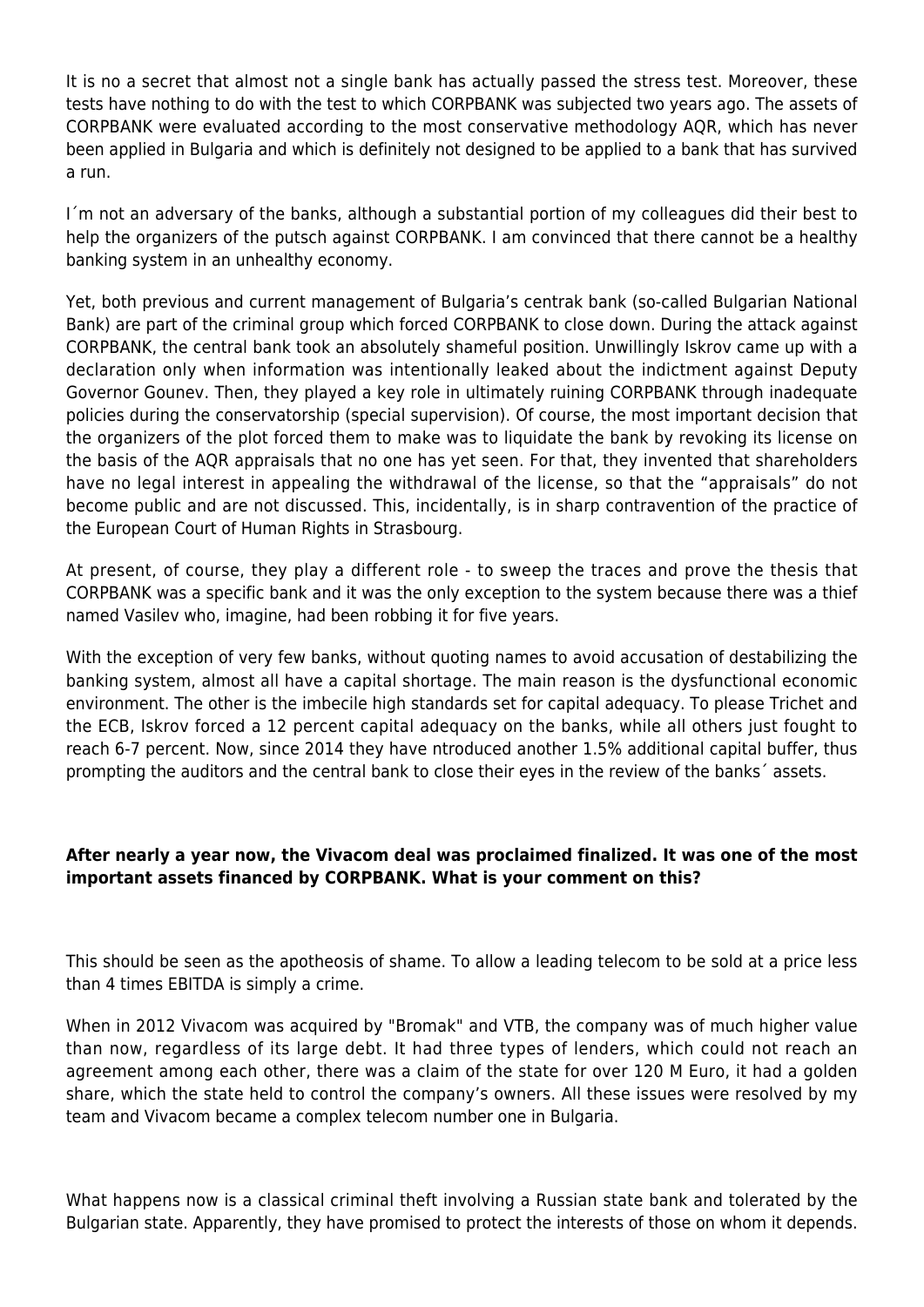The state, in order to impede the transfer of ownership in Vivacom, has included the company in the list of claims by the Assets Forfeiture Commission. This was done on purpose – anyone who wants to acquire Vivacom must go and kiss the hand of those currently in power, so the blockages on assets is lifted. Let's now have a look at the position of the state and of the head of the Commission who is under the command of Borisov. Since this semi-literate, low leaning clerk prosecutes my family for 490 M Euro for the "illegal" acquisition of Vivacom by me, will he dare to oppose the thieves, patronized by the Russian state bank. By the way, my deal was then endorsed by DG Competition of the European Commission. This alone is enough to block the deal on the Bulgarian side and ask for the release of the shares sought from my family. Let it be, but I do not believe it. Because the promised booty is large.

# **In what form?**

Well, the form can only be one: money. A lot of money.

# **Then, you say that those on whom the future deal depends will get a commission?**

100 percent.

# **Who would it be?**

Well, there are two clans – the one of Peevski, which is omnipresent, the other is that of the Prime Minister.

## **Be specific.**

I´ve heard many things, but does it really matter? I say that with certainty the value of this package of 77 percent funded by CORPBANK, and I have never kept this a secret, at the time of the attack was 500 M Euro. This does not include NURTS (Bulgaria's DVB-T Network).

# **Yet, who shoud get how much to "release" the deal, as you affirm?**

I have heard about specific amounts, and about concrete partaking in the ownership. The actual distribution of shares is as follows: the fictional company of the ever stand-ready Spas Rusev should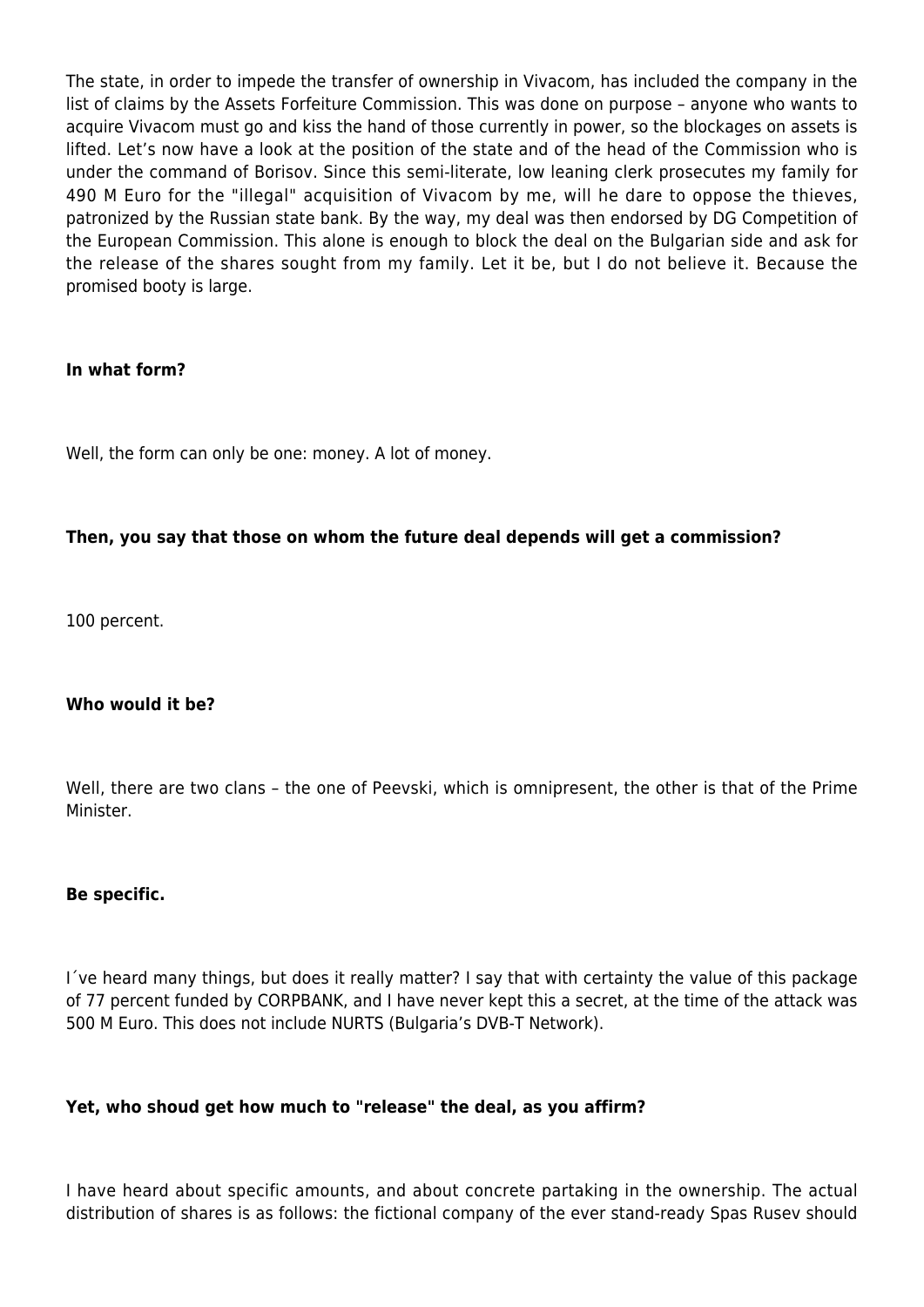acquire it, and then "put options" should be given to several groups of buyers that will distribute the pie of the difference between 700 M Euro and the real Enterprise Value of the company that is over 1 billion euros. Yes, a telecom of 170 M Euro annual EBITDA was sold in practice for the achieved price of 700 M Euro as the total of the auction price of 330 M Euro and the balance on the Vivacom bond issue of just over 370 M Euro. It´s about the redistribution of some 300 M Euro minimum in the ratio of 20% in favor of VTB, about 20% for the ubiquitous scammer brothers Velchevi and Krasimir Katev as servants to VTB, and 43 to 46 % for the decoy that Spas Rusev is. However, the figurehead will need to share a large part of the so-called profit—in absolute terms it is around 135 M Euro—with those currently in power. With those who are even currently draining the company and already made it a first-rank fan and sponsor of the "team of the people".

# **You mean Borisov and Peevski?**

Well, so people say. And Peevski requested from me 10% of the company in his famous blackmailing in May 2014 because, you know, they had helped me. In what way had they helped me since I worked on the deal with the investment arm of VTB—VTB Capital, and with the Royal Bank of Scotland? But they believe it, that is the way they construe things in Bulgaria. That you cannot do big business if you don't pay back. That is why I say that after 2009 in Bulgaria there is not just corruption, there is mafia in power, which tries to control everything and profit from everything.

# **Speaking about deals— how did the deal for Bulgartabac happen and how it turned out eventually that Peevski owns the company?**

Well, Peevski is not the owner, but only for the Bulgarian public. If someone had wanted to investigate, he would have discovered the truth. I have documents showing that not Peevski, but Irena Krasteva is the owner. She is present in the files of the legal company Walch & Schurti. It was agreed that Irena Krasteva would be one of the nominal owners of the foundations that held LIVERO. This was the company that had a special agreement with VTB Capital in respect of BT Invest as a transferee of 80 percent share in the capital of Bulgartabac. No big secret here. Peevski or his family are the owners of BT Invest, especially after the redemption of the obligations of LIVERO to EFV and to Ventracor there´s no doubt.

Afterwards the original foundations—owners of LIVERO—are displaced and new foundations pop up there. What was the distribution then…I do not know the details. But these are games within BT Invest and transfers in exchange of liabilities. In fact, the loan of one of the company-creditor was bought by TGI Middle East, a company in Dubai, which is part of the chain for cigarettes smuggling through Kurdistan into Turkey [a company associated with Peevski, note of the interviewer]. So, I think I can figure out what the origin of the money that was used for refinancing all of this.

That said, for me the question is not whether Peevski or his mother are the owners, but how many the owners are and how the ownership has been redistributed. I do not exclude Peevski to have ceded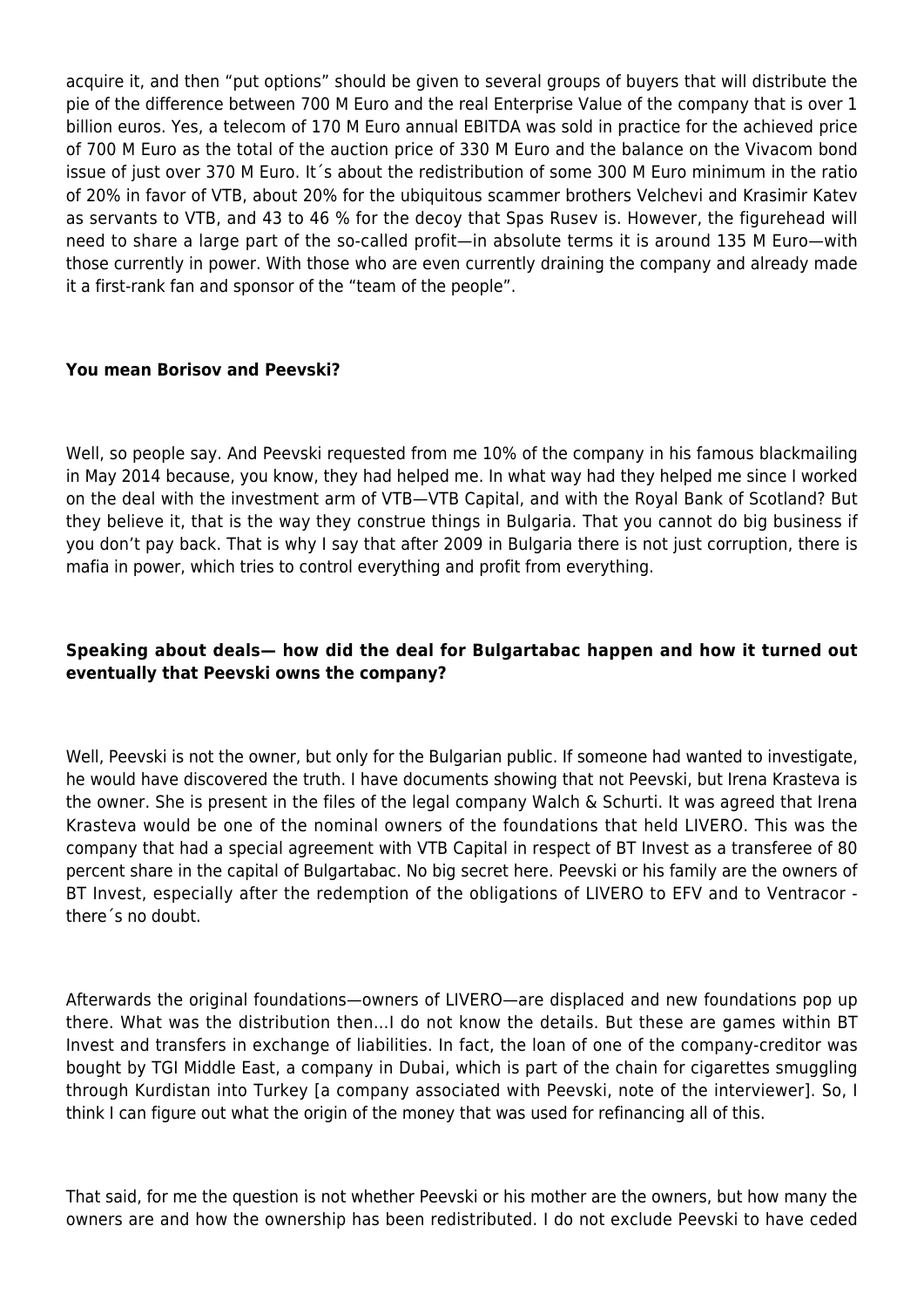part of Bulgartabac in exchange of his dues to the main dealer in the Middle East, Salam [Salam Kader Faraj, note of the interviewer]. Such thing can only be said by those who hold the register of BT Invest, respectively the files of the founding companies.

## **Then, you suspect that Salam has a share in Bulgartabac?**

I do not exclude this, so that Peevski could save his own skin. At the end of 2013, when he launched a campaign to overpower Bulgartabac, he cheated Salam. Salam transferred a substantial amount of money in advance, so that Peevski could pay off first to EFV, and then to Ventracor [EFV and Ventracor are two companies that have provided funding for the privatization of Bulgartabac in 2011. At that time EFV was under the control of Vassilev and was funded through CORPBANK. Behind Ventracor hides the interest of Peschtera Winery; note of the interviewer]. Probably in a similar way the debt of Bulgartabac to CORPBANK was refinanced in April and May 2014 by transfers through a large foreign bank.

# **To your knowledge, what sums have been transferred by Salam?**

Over 150 M dollars. According to information I have, Peevski has not repayed to this day. And given the current financial situation of Bulgartabac, his ability to do so is even lesser.

By the way, the sale of Bulgartabac is one of the best initiatives of the first government of Borisov because if the company was not privatized then, it would be in the eye of the smuggling scandal that burst in 2014-2015. At that time it would have been still a state company. I am convinced that because of this scandal Peevski, became a "persona non grata" in Turkey. Anyway, before the privatization, the business of Bulgartabac basically was dependent on this channel and on the main distributor Salam. Now, how far has Peevski become involved into this, certainly a lot of people know, including the services and his puppet Ventsislav Cholakov, who represented him all the way the laundry chain. These are all companies registered in Dubai and are used for transfers of cash from smuggling by the companies owned by Peevski. Prior to the privatization "Caledon" was in the role of a company mediator, while after the privatization Peevski transfered everything to his companies in Dubai. This story is about illegal income of large-scale for the Peevski family and for those who had additional interest in Bulgartabac.

# **Who has additionalinterest in Bulgartabac?**

The names leaked so many times, no point to repeat them.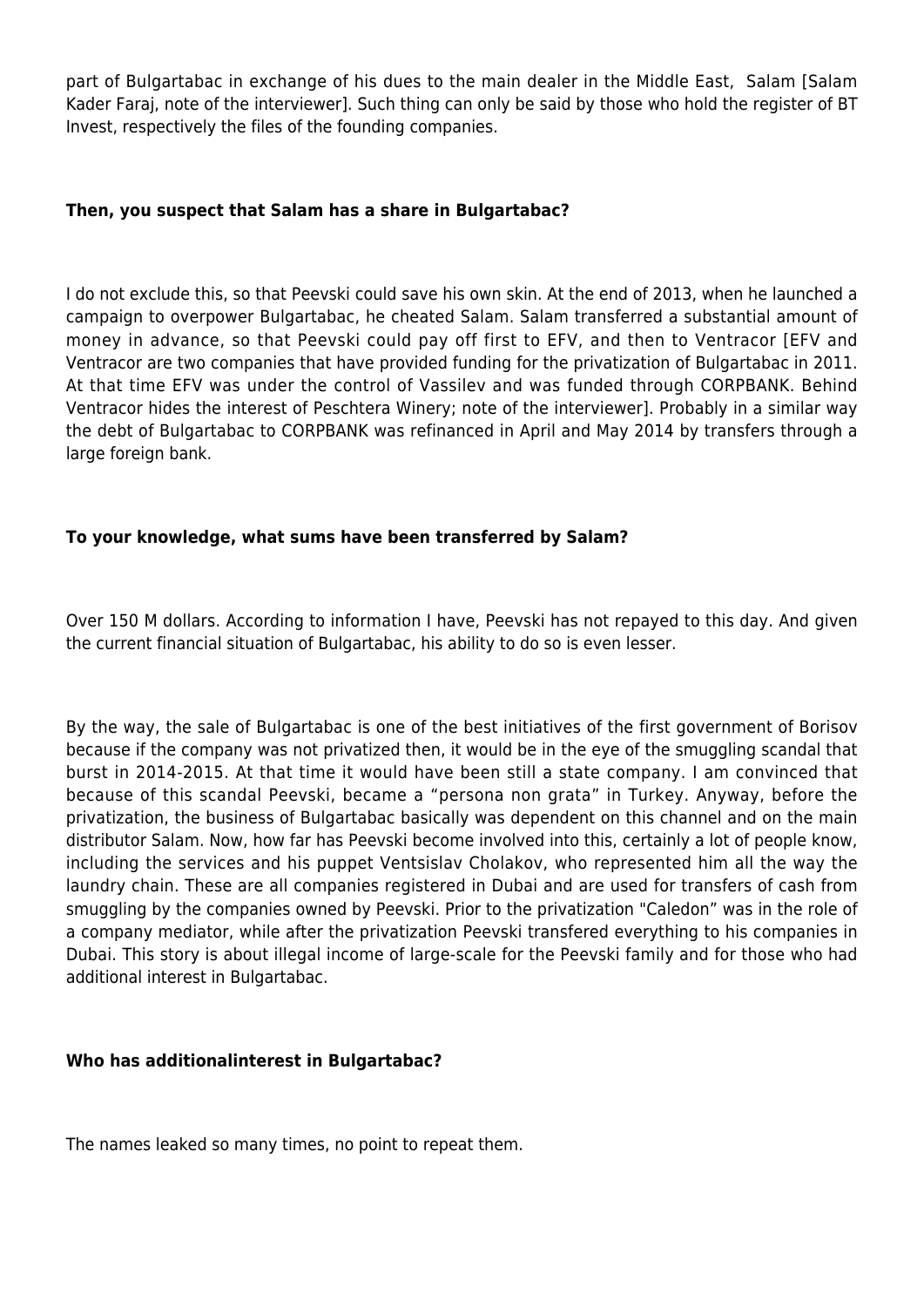## **They have never been released officially. Do you confirm them?**

Well, I comfirm, of course. At least, those were the arrangements. The concrete details can be found in the companies' files in Liechtenstein, you may ask Alexander Angelov.

# **To close this topic, what was at the beginning the agreement for sharing the ownership of Bulgartabac?**

Borisov, Dogan and Staliyski to receive bonuses [10% ownership of the shares that were privatized, according to the scheme published in the blog of Miroslav Ivanov, note of the interviewer] so that a green light is given to the deal. A little known fact is that my initial idea was for my group to participate in the privatization of Bulgartabac in consortium with Korean Tobacco. It was explicitly suggested that such deal will not be approved. Notwithstanding I had consulting contracts with Rothschild in Paris. Then I paid for the consultancy and abandoned the idea because the will of the "Sultan" was different.

# **Do you realize what you´re saying right now—the Prime Minister of a European country has a hidden interest in the ownershipof Bulgartabac.**

Well, that is what he was promised. This was true at that time. Whether it is still true now, I cannot know. If someone wants to dig into things, they should go and dig. Two or three Liechtenstein law firms hold the whole secret.

# **Peevski is a big topic. Tell us about your initial contact? What was his role in the bank? In general, what did you need Peevski for?**

I have been asked this question many times. We met by chance, as always. Little by little he entered into my business life. At certain stages he was useful, helped me at times ...

## **In what way was he helpful?**

He was helpful in many ways. He is a very energetic and active person. In 2003-2004 he somehow became very close to Dogan and was somewhat of a broker between me and the Movement for Rights and Freedoms (DPS). This comforted me in dealing with DPS because ultimately the role of the Turkish party as a corporation is well-known.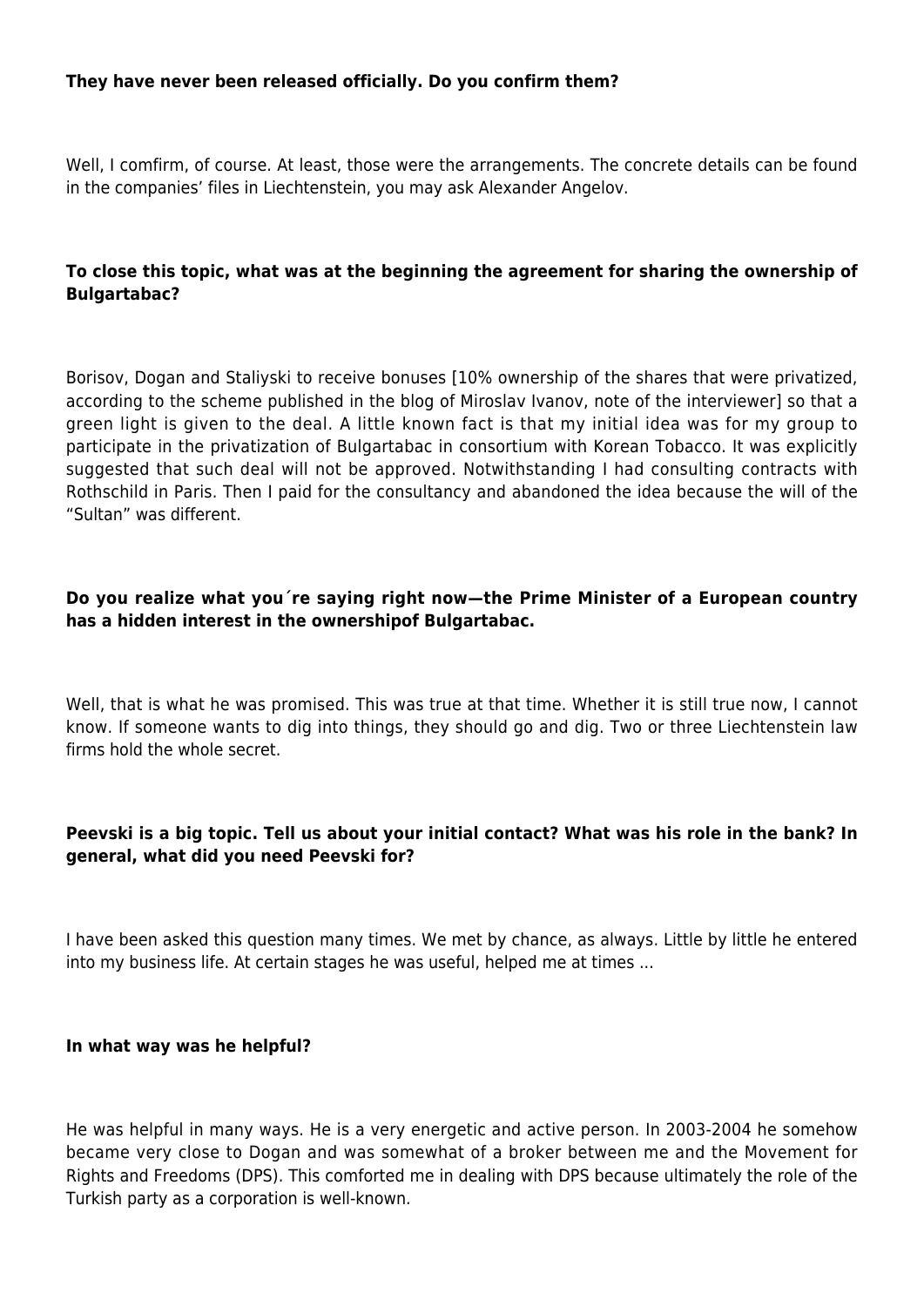I´ve had very difficult moments in the development of the bank. In 2004, the then Chairman of the Board and holder of more than 20% of the shares tried to blackmail me. We are talking about Yanko Ivanov, supported by the energy lobby around Bogomil Manchev. I did not succumb to the pressure. Then Peevski helped me in dealing with DPS to secure support for me in preventing a more serious attack on the bank. At that time the bank was very small.

## **In what way was DPS helpful at that time?**

Not in any specific way, but business relationships and the intrusion of politicians is not always something concrete. I guess at this point someone just said: 'Well, do not touch there, because DPS might have an interest.' I do not know how this was presented. The bank has often been portrayed as the bank of DPS, but it has never been associated with DPS—neither in the acquisition nor subsequently. But I was dependent on DPS as far as big businesses in Bulgaria are to an extent dependent on some more aggressive political players. Then you can always rely on a good word…

Similarly, in 2008 there was tension around the attempts of Alexey Petrov, at the time of Stanishev's madate as prime minister, for a takeover of the bank. At least, according to information from Peevski. Through the prism of time I´m not sure what the truth was. To what extent Petrov was really interested in the bank, but Petrov was then for DANS and for the prosecution service, what now Peevski is. At that time Petko Sertov was at the head of DANS and the flying command of Roman Vasilev "butchered and hanged" at their discretion.

# **Weren't you and Roman Vasilev on good terms?**

I have had meetings with Roman Vasilev, but that has no relevance at all. There is famous photo taken at one of the receptions of the bank that our friends from "Capital" continuously publish to suggest I had special relationship with Roman Vasilev. This is not serious. If such relationships have to remain hidden, they remain hidden. If I depended on something from Roman Vasilev, I would not have shown it at a reception of the bank.

# **Let's continue about Peevski ...**

So, step by step this man became very close to me, I let him become very close. That is why I say it was one of the biggest mistakes I have ever made. Actually, Peevski has been speaking and acting everywhere on my behalf. He presented all his wishes to be mine. Such things ultimately led to my encapsulation, to my nomination for Oligarch number one. Of course, a major role here played the group around Prokopiev. I remember the statements of the former American ambassador Warlick in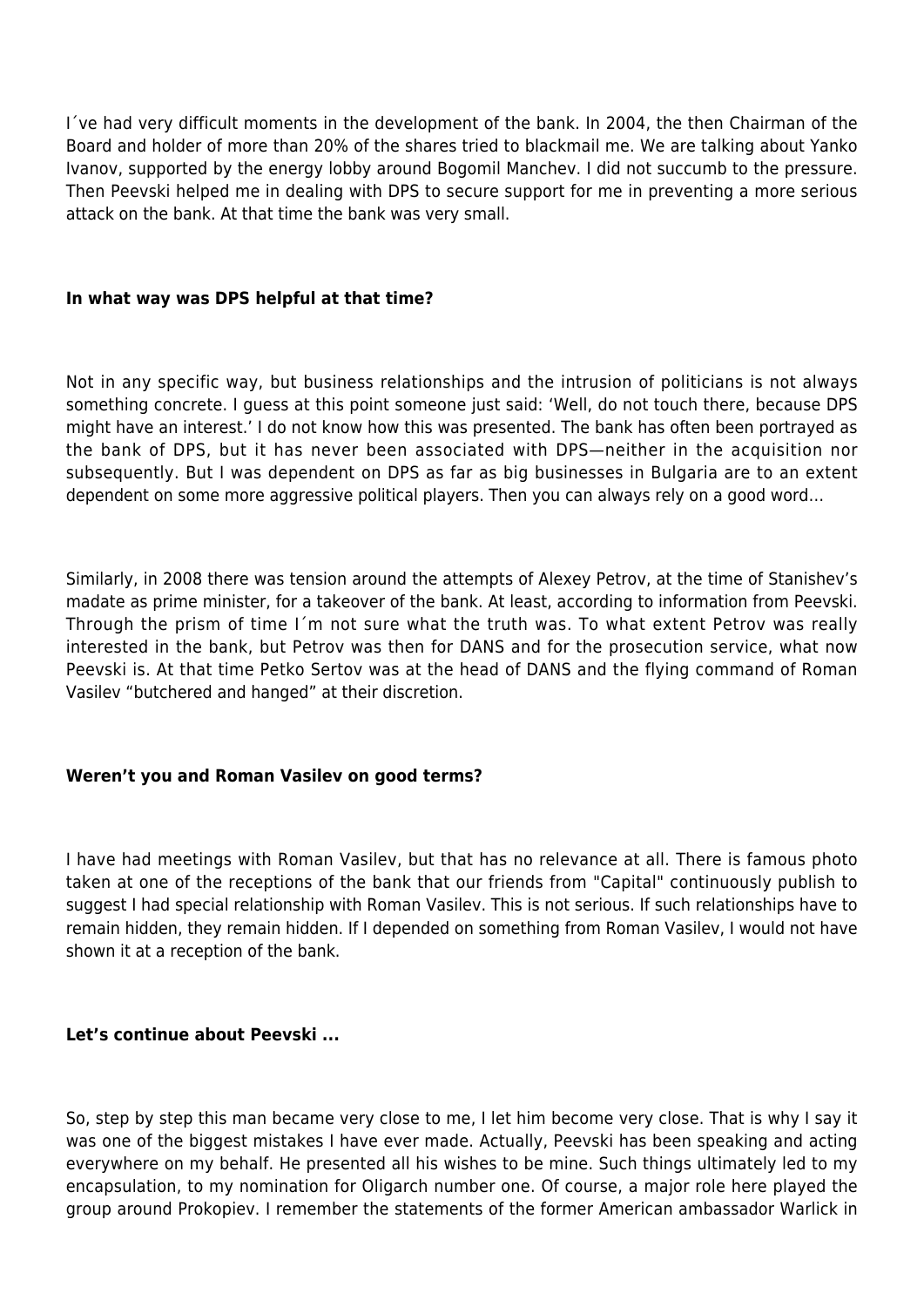2011, who said that the capital of CORPBANK is of unclear origin as there allegedly was ownership that was not clear. In 2016 Prokopiev even had the arrogance, after I gave an interview to Dikov, to approach him and say that, you see, this does not mean that the Oman State stood behind its participation in CORPBANK. I do not know why then the Omani Fund and the State of Oman are currently suing Bulgaria in the international investment arbitration court in Washington, D.C.

So, little by little Peevski settled permanently around me. And so until 2014.

# **In addition to political protection, in what other way did Peevski contribute?**

He was proactive. When the US ambassador deliberately made this statement, Peevski did much to reduce the tension around the bank... At the time, the messieurs around Prokopiev organized an investigation by the European Commission, which was widely publicized in Bulgaria. It is interesting, by the way, that when the investigation was completed and found no violations, the Capital's journalists forgot about the subject and did not cover this development.

I have been always concerned that something might triger a panic among our clients. Obviously this all was abused by people like Peevski, knowing my fears regarding the bank. To protect CORPBANK, I was more conciliatory to all of their moronic projects, so that we have enough comfort in the media and in politics. Such nonsense was, of course, the purchase of the "Weekend" newspaper and then of numerous other media.

# **Did you have any direct contact with Dogan?**

I know Ahmed Dogan, but for those 14 years, we have seen each other two or three times.

# **What for?**

In general, small talk of general nature. He regards himself as energy expert. Once or twice we´ve talked about the economy of Bulgaria, where the problems in the energy sector are, etc.

# **In order to protect the bank, what was DPS getting in return?**

Nothing but financing for various ideas that have come through Peevski. And how Peevski reported up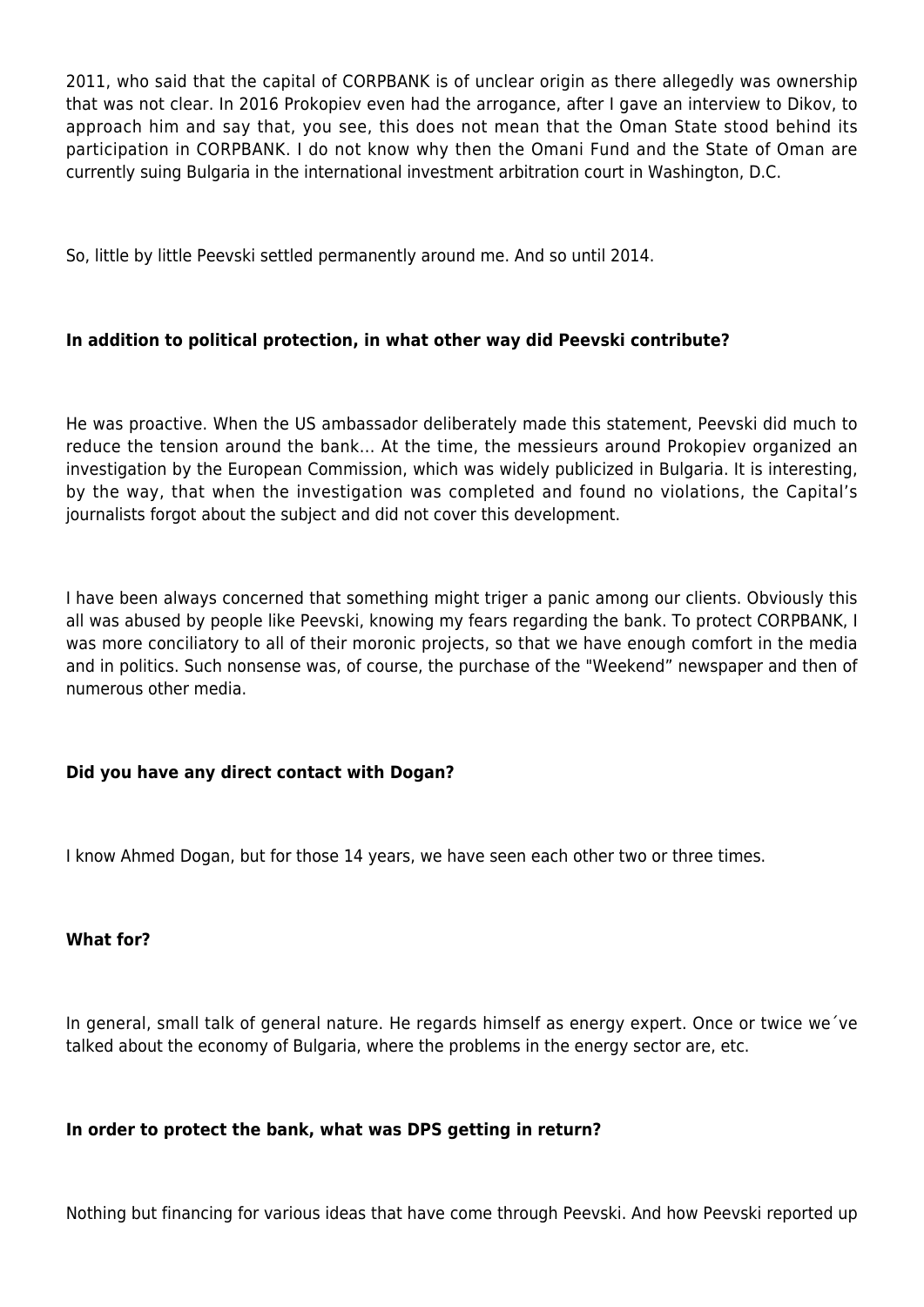the line of command, I do not know.

# **What kind of relationships did you have with the other political parties in the different stages of development of the bank? For example, what was the role of Rosen Karadimov during the Triple Coallition?**

The whole plan for digitization of Bulgaria was developed by the tandem Peevski-Karadimov, together with Veselin Bozhkov. That is the reason for the problems with digitization. In Austria there is one multiplex of 12 channels, while in Bulgaria it was decided that there should be four multiplexes with 52 channels, so that we had a free market. There are not that many TV stations. Anyway. It is ridiculous to claim that big businesses can keep a distance from the politicians in Bulgaria. Here, big business has to comply with the strong people of the day because they set the rules. And especially after 2009. Until then, the market was still growing and there was enough business created by the market itself. Then the business went under exclusive dependcy on the state. This, of course, increases the appetite of those who represented and represent the state.

# **Before 2009, with whom of the strong people of the day did you have relationships?**

I know everyone, but practically with few exceptions because of my work in one or two sectors of the economy, I have not had any special relationship with the state. We worked in the energy sector and it required that I have contacts with the ministers and with the prime ministers, as far as energy is a strategic sector of the economy. Similarly, related to our work with the defense complex we had a relationship with the Ministry of Defense or with the interagency committees. But that was all related to the business logistics.

# **What was that politicians wanted from you, so that you do your business at that time?**

If someone claims he was able to do big business in Bulgaria without having to pay back in some way, he should say so before a lie detector test. The Bulgarian political elite requires from businesses to corrupt them as otherwise it mobilizes the levers of the government machine against business.

# **After 2009 when Borisov came to power, the bank enjoyed the most rapid development and its strongest period. What kind of relationship did you have with Borisov?**

The first government of Borisov coincided with the period of the global crisis, which hit the markets. We followed a different strategy and instead of limiting our activity, we expanded following the ancient Chinese proverb: "When the storm is coming, build windmills, not walls." This is the main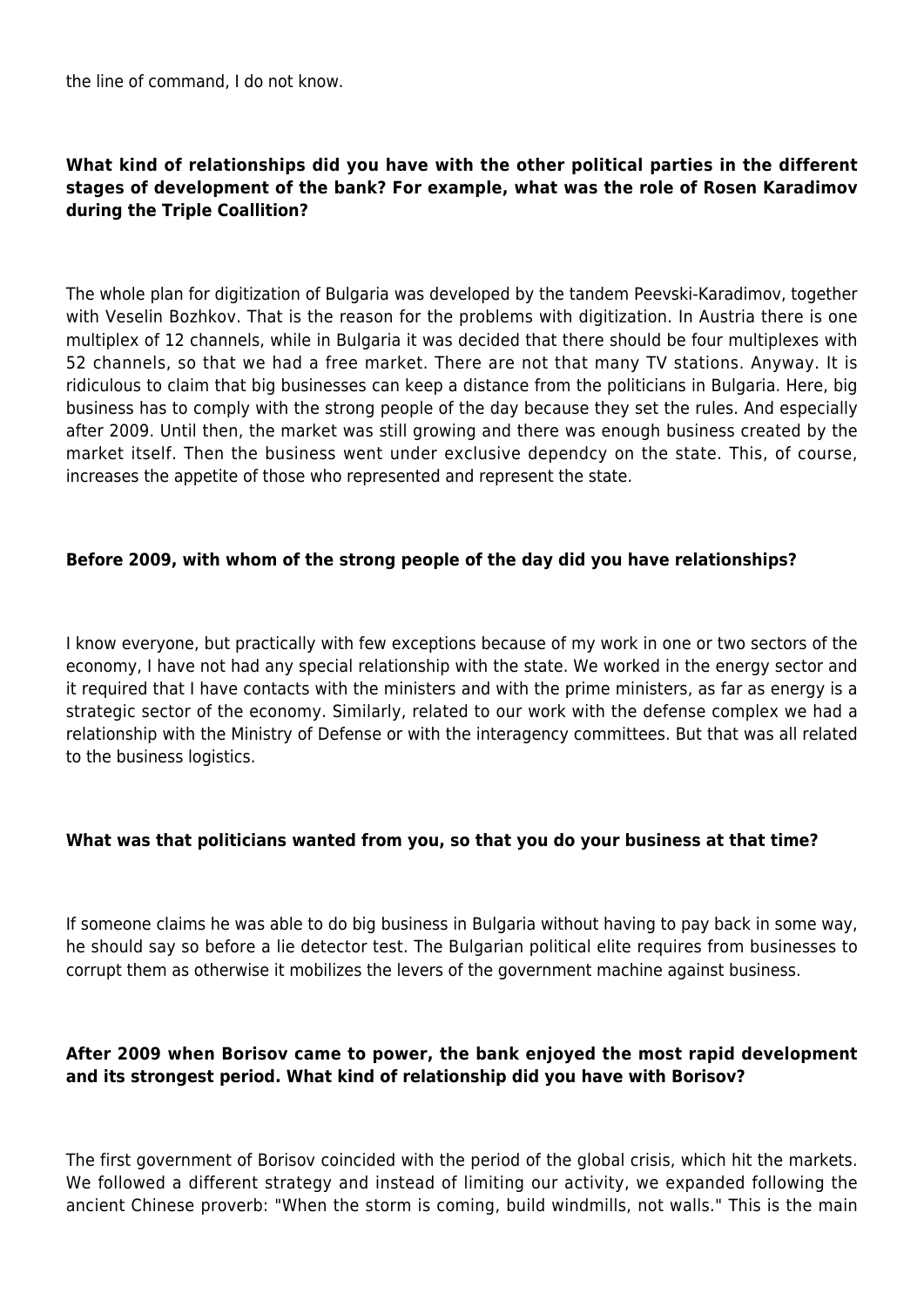reason for the development of CORPBANK, not the proclaimed thesis that, you see, the Borisov government was pumping state money into the bank. This is an outright lie. Simeon Djankov is a cold-blooded liar who claimed he did not want to withdraw the money as CORPBANK would go bankrupt. This is not true. The bank has worked with the current accounts of several companies in the energy sector and two or three transport companies, which had deposits. They were not especially big amounts and did not exceed 10 or so percent of the total portfolio. This whole thesis was proven false, but unfortunately after the closure of CORPBANK.

Well, I do not hide that I had a good relationship with Borisov, although it was very inconsistent. I have had his understanding, but I have encountered a lot of misunderstanding, mainly by his ministers.

During that time there were many opportunities on the market as a result of the crisis and the withdrawal of foreign banks. Our philosophy has always been to make merchant and investment financing – that means to look for project financing, to look for challenges and during the crisis there were plenty. Thus, during the the crisis, we acquired companies that otherwise would not have survived. These are the "Rubin" Pleven, and the factory in Paracin and the Rousse Shipyard. "Petrol" survived thanks to us. We have had also targeted acquisitions as "Vivacom". I thought it was a good deal that will bring profit. Notwithstanding, the media of Peevski wrote that, you see, Vassilev participated in the privatization of Bulgartabac to make money. What a shame! As if it is not a shame to participate covertly, without disclosing yourself and the other befeficiaries. Well, I did this with such explicit purpose— to make money. It should be known that my practice was to return to the bank the profit of the so-called "shell" companies, established by Peevski's servant Biser Lazov. That was my goal. So, it is no wonder that we grew so much.

# **How often you were in contact with Borisov and what did you talk about?**

About women … We have been seeing each other quite often. Especially now, he is vulnerable, so he may deny it. I have talked to him about different things, including problems in the energy sector, the defense sector, the multiplexes, as the first Borisov government had completely inadequate policies in these areas. I have arranged for him meetings with investors from China, Oman and Austria. I cannot say I have had a bad relationship with Borisov. I was annoyed by the behaviur of some of his ministers—inadequate and downright hostile. I was also annoyed by his narcissism, as I am a narcisit myself. He literally lied that in 2012 he provided the wages for the Vazov Factory while in fact these were Dunarit money and he knew this very well. Then I became angry and we quarreled on the phone.

# **Does the prime minister have an interest in other companies connected to you similarly to the way he does in Bulgartabac?**

These people are not interested in the companies: they are interested in money. They are brokers—two groups of brokers. They are interested in passing the companies cheaply to someone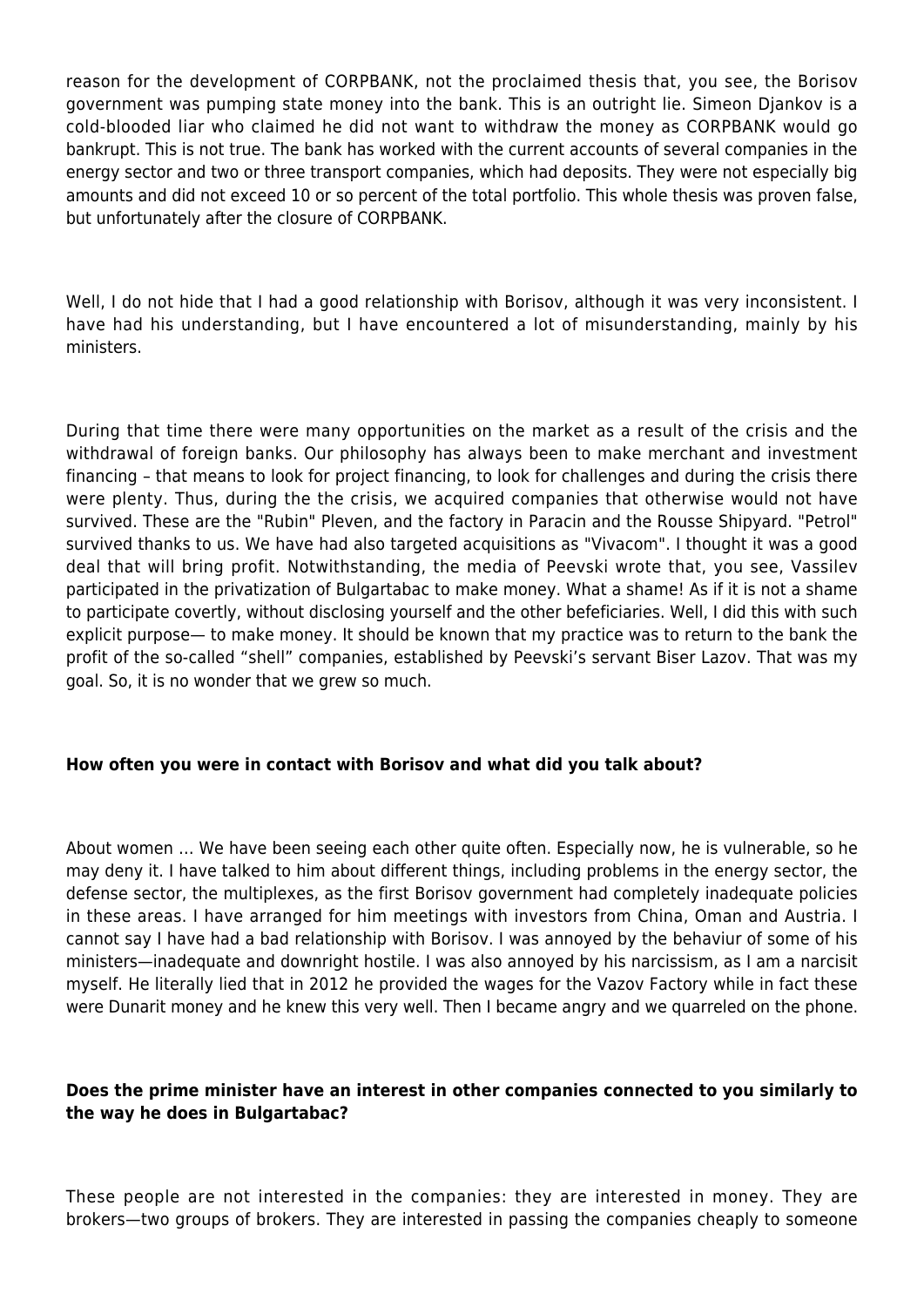who is interested and willing to pay. This is the case with 'Dunarit'. Peevski doesn't have an interested to be an industrialist in 'Dunarit'. Peter Mandzhukov has an interest there and Peevski performs the role of a broker, ensuring he can provide 'Dinarit' at the low price Mandzhukov has offered. It is said to be about 20 or 25 M euro from which a negligible part went to CORPBANK and the rest to Peevski. Gebrev [the other candidate for 'Dunarit' is 'Emko', owned by Emilian Gebrev, note of the interviewer] offered 30 M euro as a repayment for the obligations to CORPBANK. On the one hand, Peevski now attacks 'Dunarit' through Mirolio's takings via an offshore company, and on the other hand, CORPBANK attacks the cession.

And it all happens under the gaze of Vladislav Goranov and of Borisov. In fact, I wonder whether Borisov rules the state, or it is Peevski that does. Or both of them. But Borisov has not in any way demonstrated that he has distanced himself. On the contrary, he demonstrates he is still dependent.

# **Dependent on what? Be specific.**

Apparently dependencies exist, I don't know. Or they like each other so much despite the fact that he called him 'Pumpkin' in the 2008 – 20009 campaign. I only remember how in 2013 as suddenly as they started investigating 'Avio Squad 28' and 'Hello, Vanyo', everything quickly faded away thereafter.

## **What was the reason for that?**

A deal. Between Borisov and Peevski. And I hardly doubt that the deal was my head. This was a classic raid attack. Peevski is the chief organizer and main beneficiary of the attack against me.

Can someone please tell me how the firm that acquired 'Sofia Press' has now guaranteed loans to Peevski's Vodstroy in the First Investement Bank? How much money did this firm pay to acquire 'Sofia Press'? I don't even want to start talking about 'Technomarket'. It is a secret to nobody how CORPBANK's insolvency mass is being drained through contracts for legal services and 75% are returned back to Peevski's pocket and his teammates. It is a secret to nobody that Alexander Angelov works on a shameful contract for Parachin here.

What Peevski stumbled on are his main targets – Vivacom, Dunarit and Petrol. These are the most delicious pieces of the CORPBANK cake and he has always had an interest in them.

# **In the period 2012 – 2014 you were still in a team with Peevski. Then a big portion of the public procurement deals went to firms close to him. How did this happen?**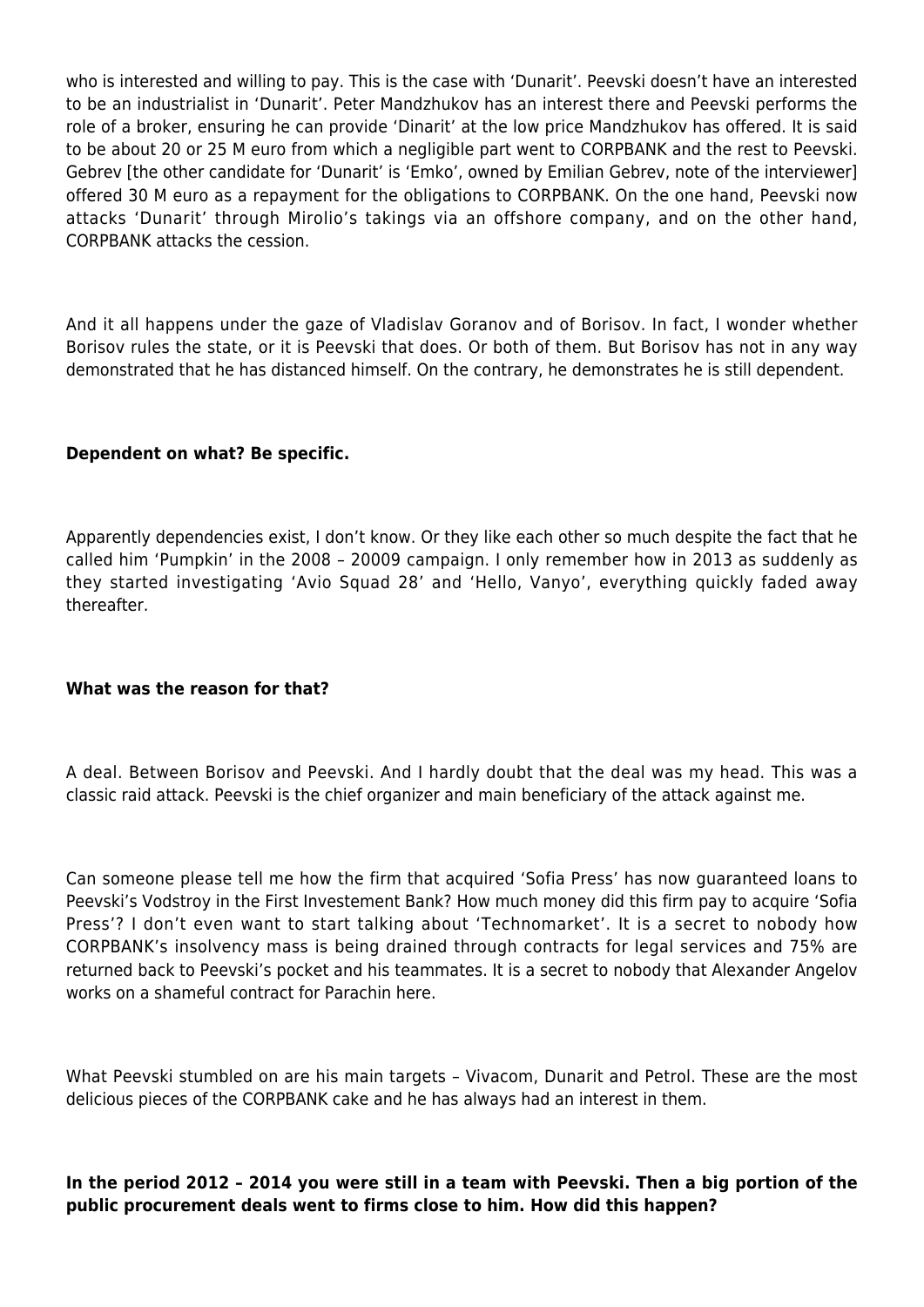Well, ask Borisov. How come each of his mayors has signed contracts with 'Vodstroy'? What is 'Vodstroy'? There were only two broken tip trucks. This is a theft postbox.

## **How does it operate?**

In an uncomplicated way. You eliminate the competition, sign a contract with 'Vodstroy', which signs with sub-contractors and takes its 10-15% share while the rest is thrown to the other firms. It doesn't give them even that because they are indebted to half of Bulgaria. They threaten them if someone asks for his money. Also check what contracts Ivaylo Moskovski signed for the railway infrastructure with 'Vodstroy' – framework contracts, which is a crime. Look at the contracts with the 'State Reserve' – how the renovation of the oil bases from 'Vodstroy' and IPS was made.

## **What kind of contracts are those?**

Minimum 100 M lev are stolen from there during the term of Stanishev's government and the first Borisov government. The price of the renovations in the bases of the State Reserve for storage of oil and grain is excessively inflated. I do not name specific numbers so that no one can blame me for inaccuracy. From the times of Emel Etem until today, Peevski has always controled the state reserve. Another grand theft–the exchange of oil products.

## **What does Borisov get from this?**

I don't know what he gets, but he definitely knows. And also, he is not one of those who do not know how to ask for things.

## **How does he ask for things then?**

How he asks… In the last couple of years, the exchange of the oils in the state reserve happens with the active participation of 'Lukoil'. 'Lukoil' is one of the outside keepers of fuel for the reserve. So the fuel doesn't even move. But it is mandatory that it is sold at low price from the state reserve and is then bought again at a high price. As a rule, the prices go up on the international markets when the state reserve has to buy the new fuel.

## **What part of it goes for commissions?**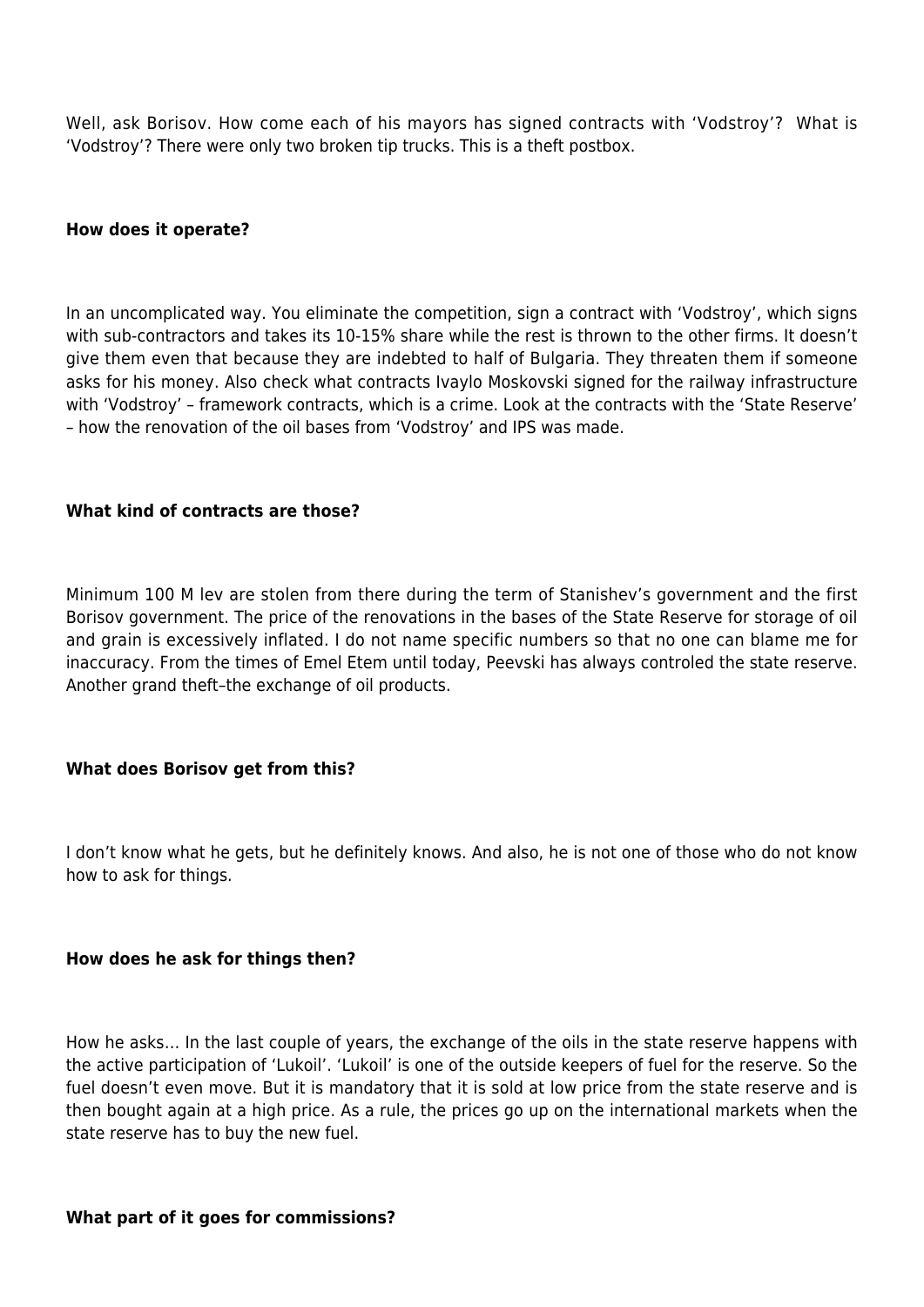I can't say. But for sure Peevski participates. Until today the chief secretary of the stare reserve is Emil Kolev—a man assigned by Peevski from Emel Etem's time.

# **You said that the two clans are Borisov and Peevski. Is there any distribution of areas of interest?**

I say this again, check the distribution of the public procurement and you will see that they are one and the same – 'Glavbolgarstroy', 'Trace', 'Agromach', PST. And a couple of satellites around Peevski like 'Technoexportstroy'. We financed its privatization and the damage for the bank was around 30 M lev.

# **In our initial conversation you said that in 2014, after the bank closed, Borisov promised you he will save it and then he backed down. Why?**

I suspect two things. Firstly, if CORPBANK was saved, they had no chance to get the cash while I would have been rehabilitated. The rest is a dirt story that was invented in 2014 and for which I was recently informed about. As a result of it I was framed from the Bulgarian authorities to the foreign ones for criminal activities I allegedly took part in, while in fact it was Peevski who participated.

# **What is the information that you have?**

For now I will keep it for myself because heads will fall as a result. But these are false claims given by the Bulgarian authorities to their partnering offices for my role in processes in which I haven't participated. This is something that in 2015 - 2016 became known to the concerned departments. This is how the information reached me.

## **What processes?**

Everything Peevski has ever done.

## **What has he done?**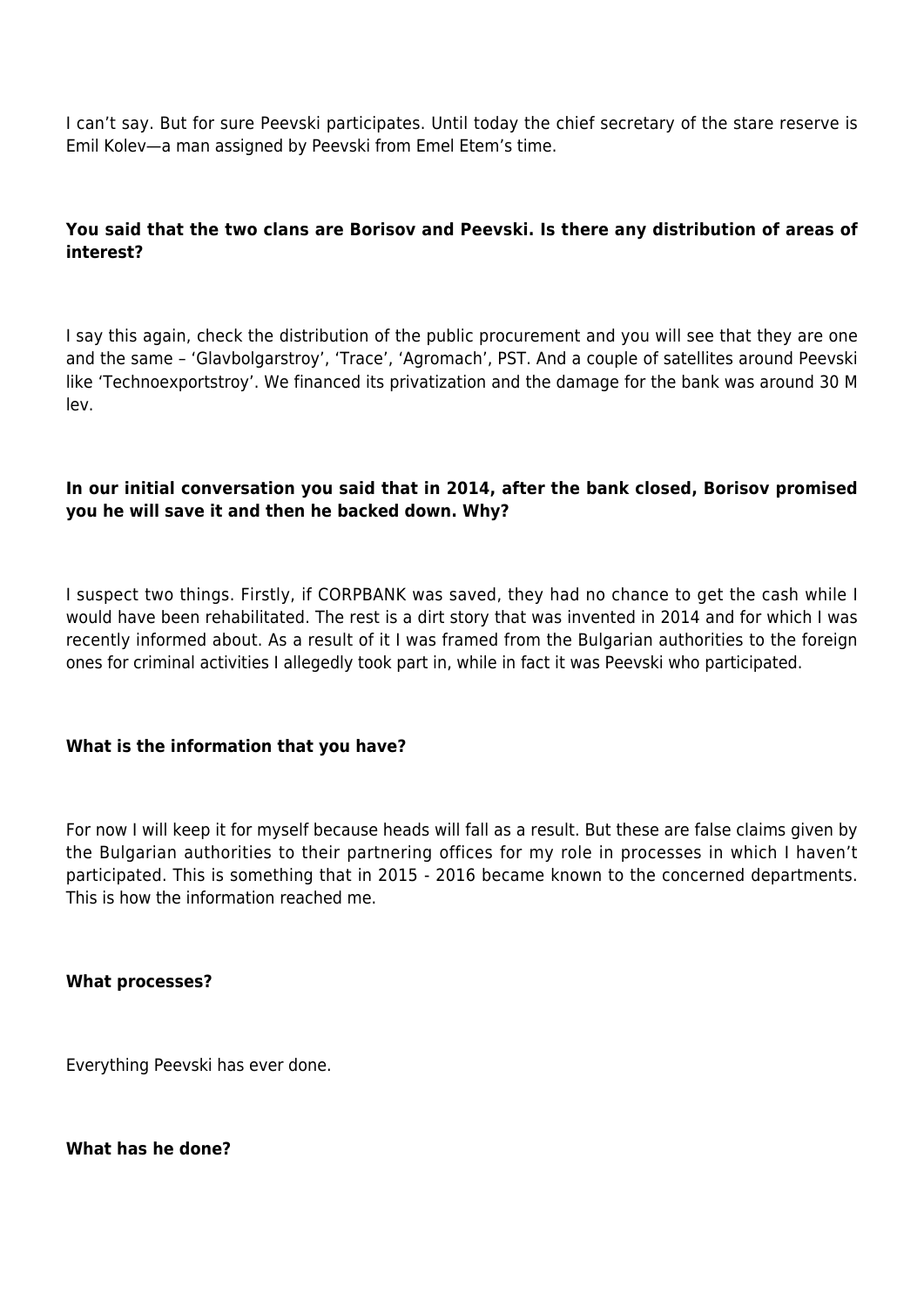The things because of which he is declared "persona non grata" in Turkey.

# **Other than smuggling?**

Including working with ISIS and so on and so forth. How do you think the smuggled cigarettes reach regions controled by the Islamic state?

## **You mean this was attributed to you?**

Yes.

## **What is the connection to Borisov? What is Borisov's role in that?**

I suppose that Borisov could have been informed about my participation in that which made him resistant. I don't blame him. He just made a mistake, which would cost him a lot. I have information that then he said he chose the lesser evil, meaning Peevski. After he chose the lesser evil, he should take care of it now.

## **You mean he was deceived or he was part of the scenario?**

I would like to believe he was deceived.

# **You said that one is the scenario with your framing and the other is they wouldn't get the cash…**

I say again that this whole process is managed by Peevski. It is public secret that the assignees report to Alexander Angleov. They even don't go to Peevski. He is above it all. Everything is coordinated with Angelov. They don't even hide. They didn't hide in the past either. They walked on their feet, they were waiting in the basements of 'Berlin' [hotel 'Berlin' is owned by Peevski, note of the interviewer], until the boss invites them. Including ministers.

## **Which ministers?**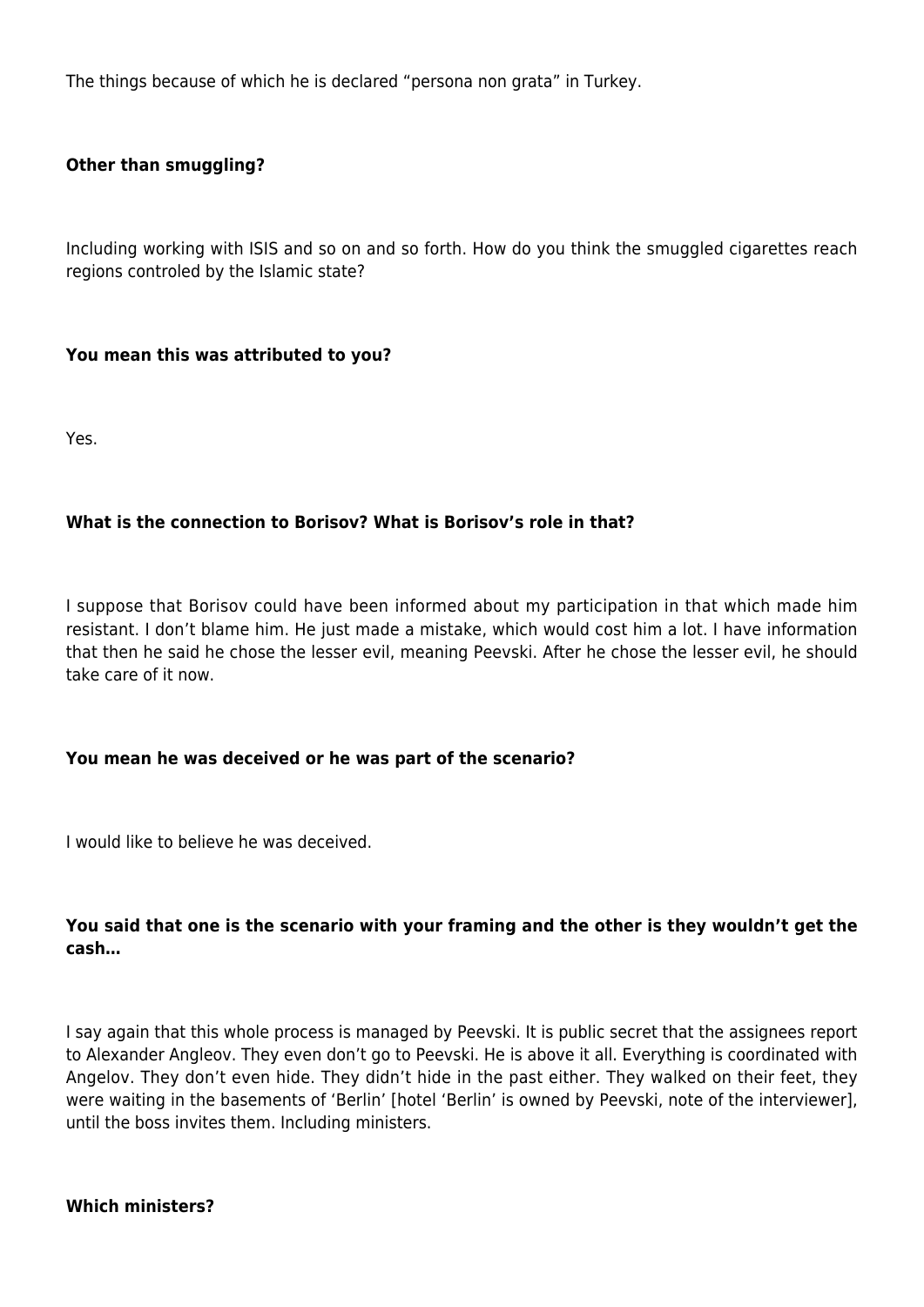Well, whom have I not seen?

#### **Whom have you seen?**

Well… Peter Chobanov, Dragomir Stoynev during Oresharski's time.

## **And from the current government?**

I believe that in the current government Peevski has more ministers than Borisov.

#### **For example?**

For example, the one who is ready to do anything to protect the interest of Peevski is Goranov, Ivaylo Moskovski, the hopeless Lukarski. They are absolutely subservient. Peevski should not be underestimated.

## **Who is Alexander Staliyski?**

Who he is now, I do not know. It has been said that he has spoiled his relationship with Borisov. He was his most trusted man and was dealing with everything connected with Borisov, including as a collector of the due amounts together with his friends—the trio from Pernik.

## **Where do they collect them from?**

From those who have to give back.

## **Did they collect from you?**

They did not miss me.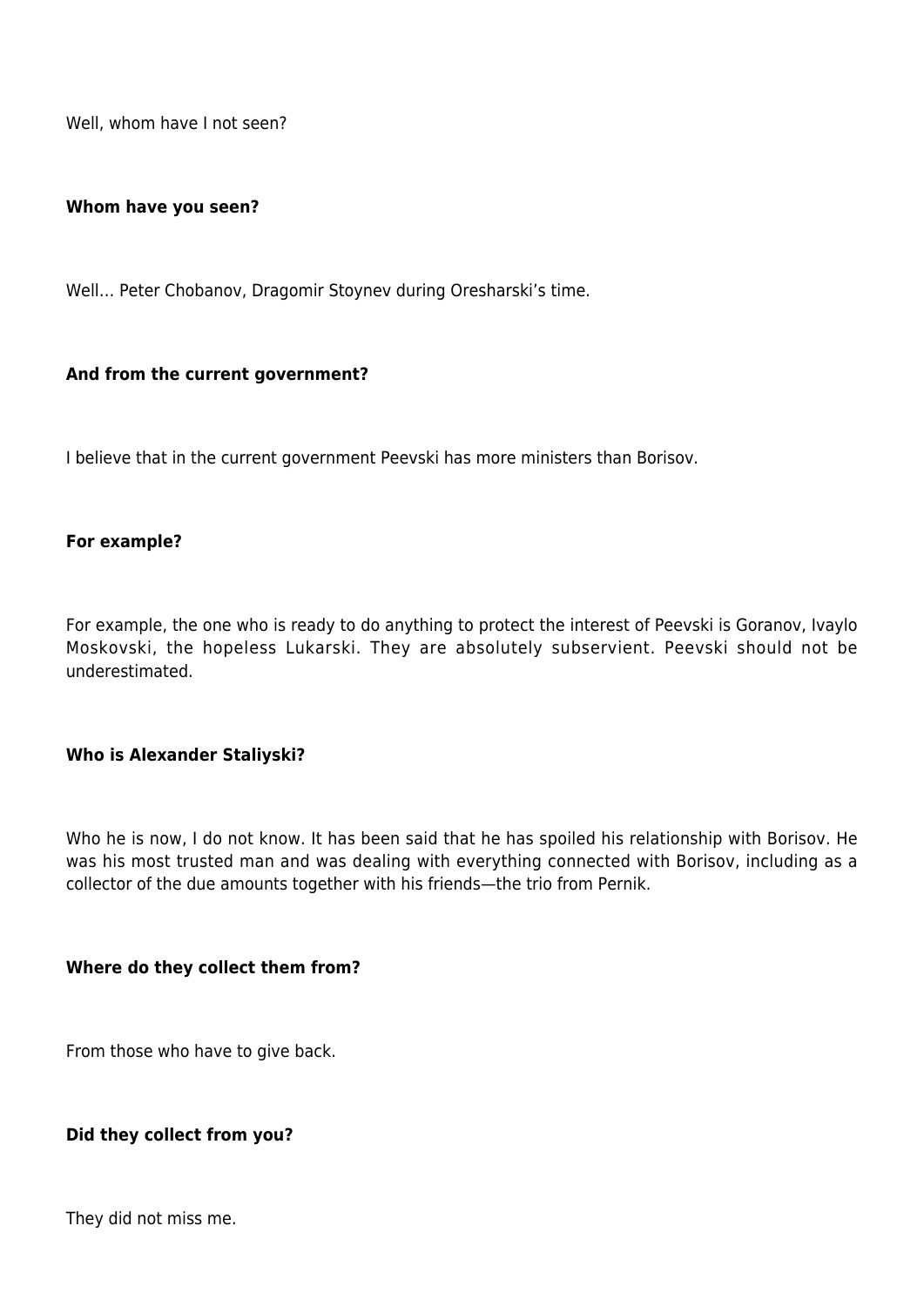# **In what form did they collect?**

It varied. Including through the acquisition of shares—overt and hidden, in companied for which they didn't pay a single dime.

## **Where could Staliyski's interest be seen?**

Other than from his bank accounts, part of which were in CORPBANK and he cashed literally after blackmailing and then acquired and stole 'Rubin' Pleven. Other than that I suppose that in his or Sechkova's accounts or the accounts of firms like KM Trade, KC Trade etc., a lot of money can be found.

## **Was everything left for him or was it distributed?**

Borisov only knows what kind of relationship he had with Staliyski, but one of the reasons why I was with him on June 6, 2014 was to show him what Staliyski and his group took as a result of one thing or another.

## **What did you show him?**

He knows. When the time comes, I will show it as well.

# **Until 2013 you worked together with Peevski. When did the breakup start?**

It started when Oresharski came to power. I already said that in my mind the deal between Borisov and Peevski was my head. This was around the end of the summer: September 2013.

It appeared that Peevski succeeded to replace the tithes and the centurions of Borisov and alone managed to swallow what others didn't manage to take as a group. He was everywhere. This is the time of the boom of 'Vodstroy' with the procurements, which were awarded my name in the front: this is for Vasilev, and that is for Vassilev. Sergey and Monika Stanishevi admitted that during my meeting with them in May-June. But Peevski was not alone in the procurements.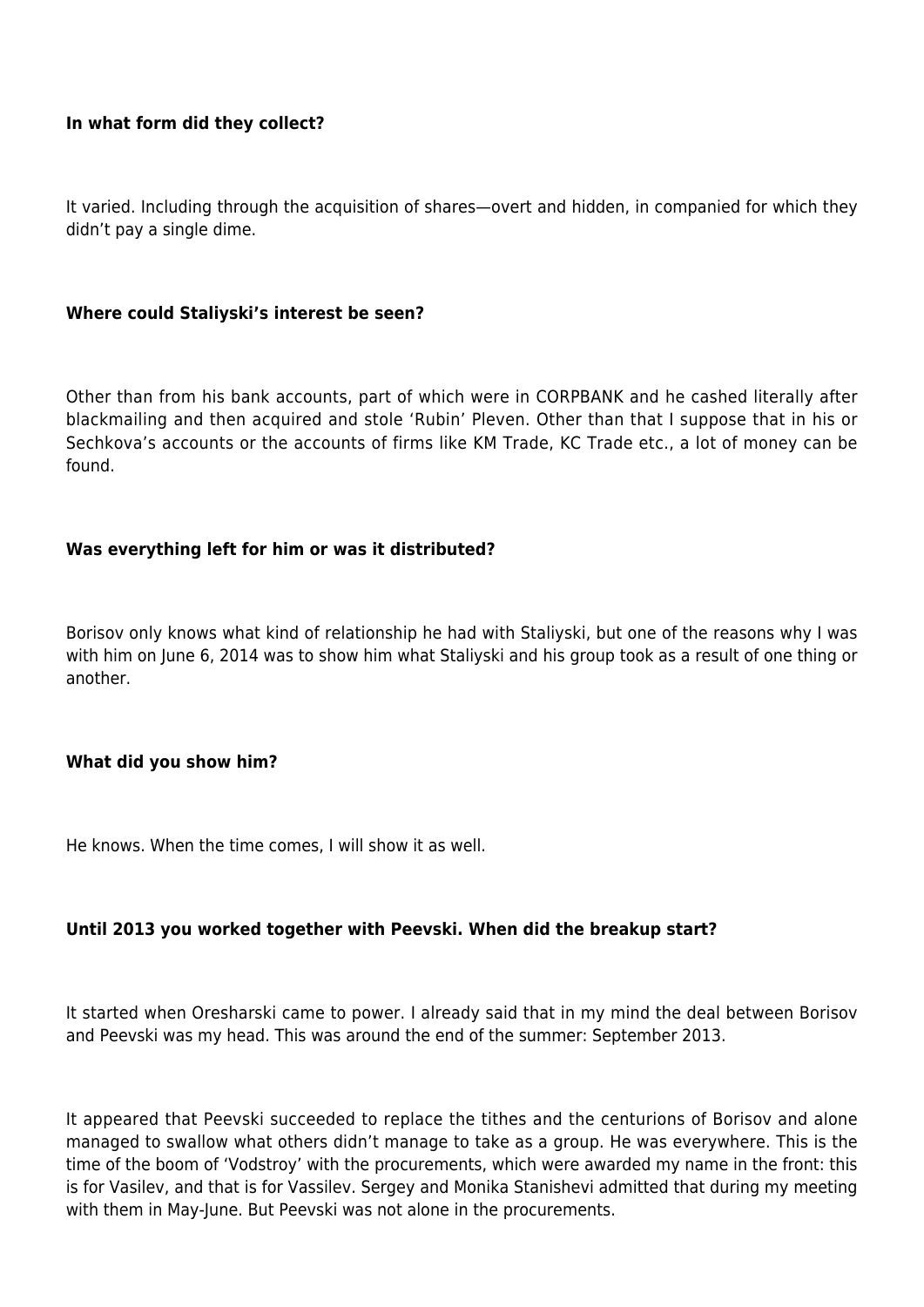He had a place of honor during the first Borisov government. As you can see, he has his place in the second one as well. Willy-nilly Borisov stopped procurements for him for 1 billion lev. How did he win procurements for so much money? This never stopped. Even now if you look at Turkey's interconnector, you will see it is being built by 'Vodstroy' and 'Glavbulgarstroy'.

He had his hand on almost everything. He appointed his people in the judiciary, in DANS, in the prosecution. I was terrified to learn I had 'appointed' all prosecutors and judges even though I don't know a single one of them. I haven't seen neither Sarafov, nor Tzatzarov and it appeared that I appointed them. Obviously he did his job well and I obviously slept through this moment.

After September-October 2013 I understood I had to find a way to break up my relationship with this person. This is why I agreed to remove myself without any claims from 'Bulgartabac' so that I have no quarrels with him. I wanted to find a solution. Unfortunately, I didn't estimate the extent of the conspiracy and the participation of the government institutions in it on Peevski's side.

# **Did the initiative come from you?**

In general yes, but he had already started taking action. His steps were mainly in the dirt. With Alexander Angelov he had internal information and they started an investigation on me thorough DANS so that they can hit me after that. He prepared everything well. He managed to create intrigue between me and the key political factors. To Dogan he explained what money I took from the bank. He told them I had taken 500 M to 1 billion Euro out of CORPBANK. Of course, for the constantly greedy people like Dogan this could have been a serious reason to stand against me. I suppose he created the intrigue between me and Borisov in the same way. In one word—he was taping me and did everything in his power to isolate me.

At a certain point in April-May 2014 I started receiving signals from all political leaders that they gave up on me because I was going to become a prime-minister and I wanted to overthrow Oresharski.

# **Up until this moment how much money did Peevski have in the bank?**

Directly probably around 150 – 200 M Euro, together with the limit of guarantees issued to the benefit of the companies controled by him. These are 'Bulgartabac', 'Lafka', 'Technoexport-stroy', Industrial Construction Horlding, 'Vodstroy' and not to forget his printing house where he owed 80 M lev. We financed this printing house so that he can repay some part of his debts and the condition was that the 'Yuriy Gagarin' factory will add to the debt for the lease contract with the printing house. This is something he didn't do. Apart from that he refused to take the share in the financing of TV7 where he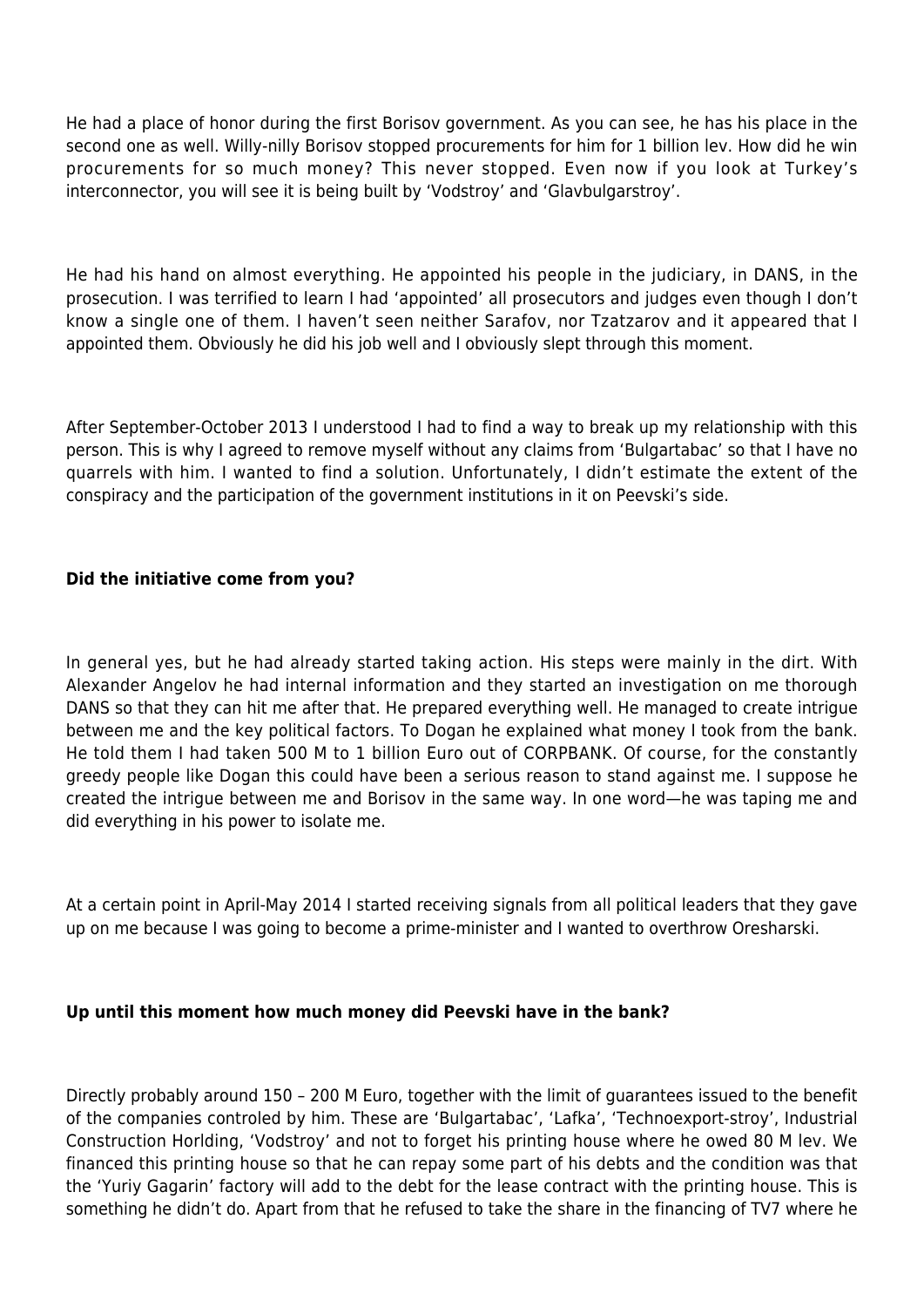had to pay 50% of the expenses. In these years 300 Mlev were spent and he used it as his private TV station.

## **You showed a list with assets Peevski requested from you. Is there a prequel to this list?**

Yes, there is. We started negotiating how to separate. At a certain moment Alexander Angelov came. He showed a list and said: 'This is it'. I said there is no way this will happen and we have to meet with Peevski. He said that Peevski does not want to meet with me because he was offended. To my proposal to divide our business and to even absolve his obligations at TV7 he refused. Then, you know what happened. Immediately in a criminal manner pre-trial proceedings were initiated and the steps for the whole plot were planned.

# **If this is true, why did they have to liquidate the bank?**

I keep thinking that there was another plot and probably they didn't imagine things would develop in this way. A plot similar to the one that happened to Slavcho Hristov and CBank. If I were to be arrested in connection to the laughable proceedings for the so-called plot to kill Peevski, I might have had to transfer 'Bromak' and a couple of other companies.

# **I still can't understand why did you become inconvenient and had to be removed?**

Apparently I became inconvenient because of my growing influence, with Barekov's result, which apparently to a great extent was my merit.

# **OK, but what was the point of having Barekov?**

Barekov seemed to be the necessary evil. I was disappointed by Borisov, then by the Socialist Party and by DPS and thought that it is better to have something to support the national business. I was tired by the constant blackmailing by politicians. In this final stage—the end of 2013-2014— I made my biggest mistakes. Including Barekov. And not so much that I financed him, but because of my involvement with him.

**Why exactly Barekov?**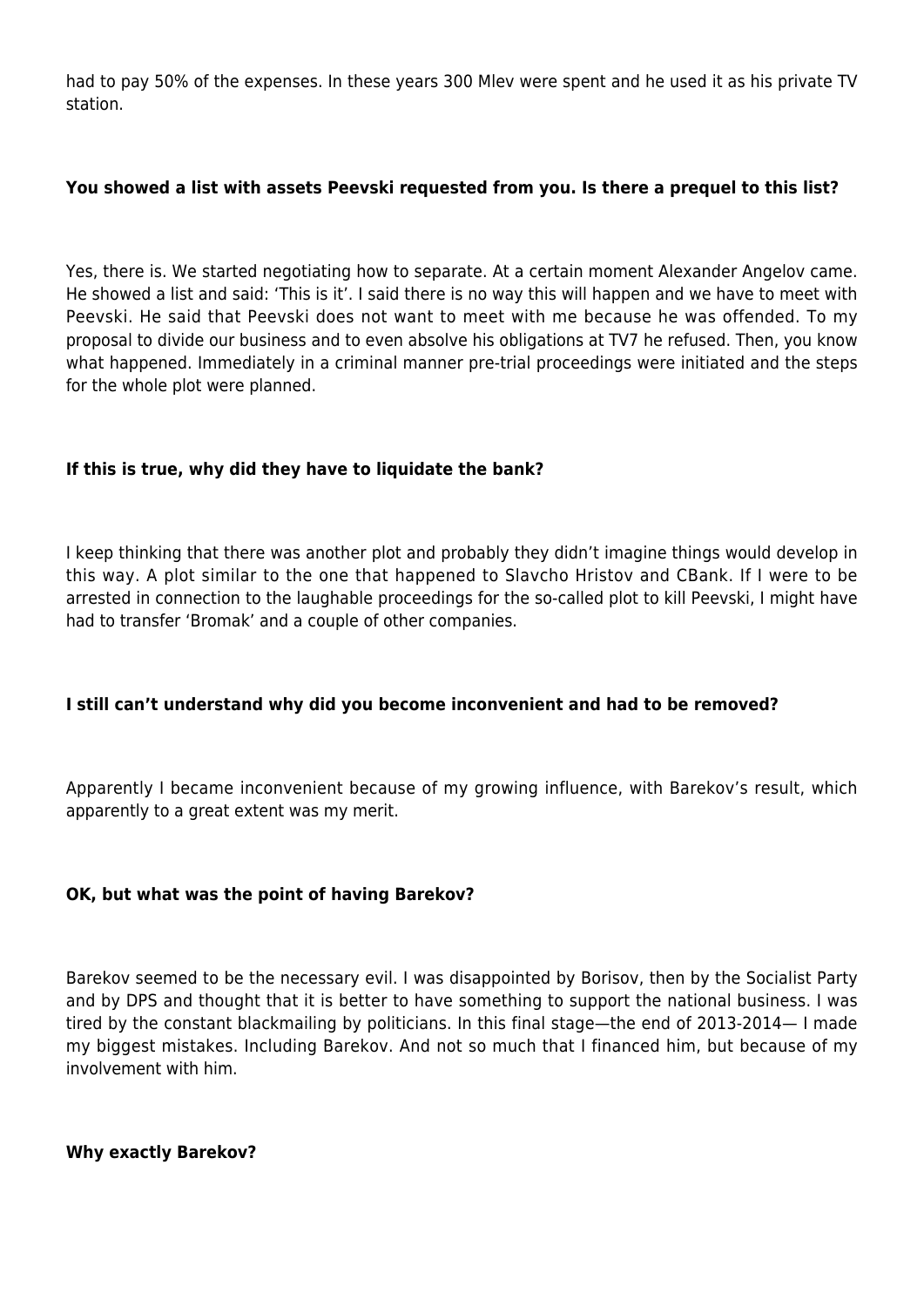At that time I hired an American consulting company that had worked for Clinton. They did special research and couldn't identify anyone better than Barekov.

Obviously they make mistakes too. But I say again, at that moment I was not prepared for that war.

# **Somewhere in your interviews you say: 'Peevski is just a tool, a coordinator in a bigger scenario'. What is this scenario and who stays behind it?**

This is the big question. Who is behind Peevski?

# **Two years later you should have found an answer.**

For me the answer is still not clear, but apparently the root and source is somewhere in the "reformed" state security services.

# **And more precisely?**

Those who for a long time represented "Monterey", as well as those who were named their heirs. Apparently Peevski is the youngest "son of the regiment". Apparently they liked him and they shaped him in their classic "janissary" style. To what extent he emancipated from them, I don't know. If someone answers that question, we will understand everything else. None of those who came to power has not gone through the vetting of this center.

# **What are the tools this center uses?**

Apparently these are the shameful secrets of the transition and the shameful secrets of every person. Everyone has his weaknesses—women, alcohol, drugs, corruption. Everyone …

# **How does this center get this type of information?**

Firstly, from the period of the reign of Aleksey Petrov in DANS. Do you think that all databases and files remained hidden from him? And not to mention Peevski after him. He is much more inventive. I even wonder about those who say he was allowed just for a day to the database of DANS. Pisanchev was like his courier. Not to mention the people who are active now—Yulian Kolev, the so called "Bobby the Asshole" and so on.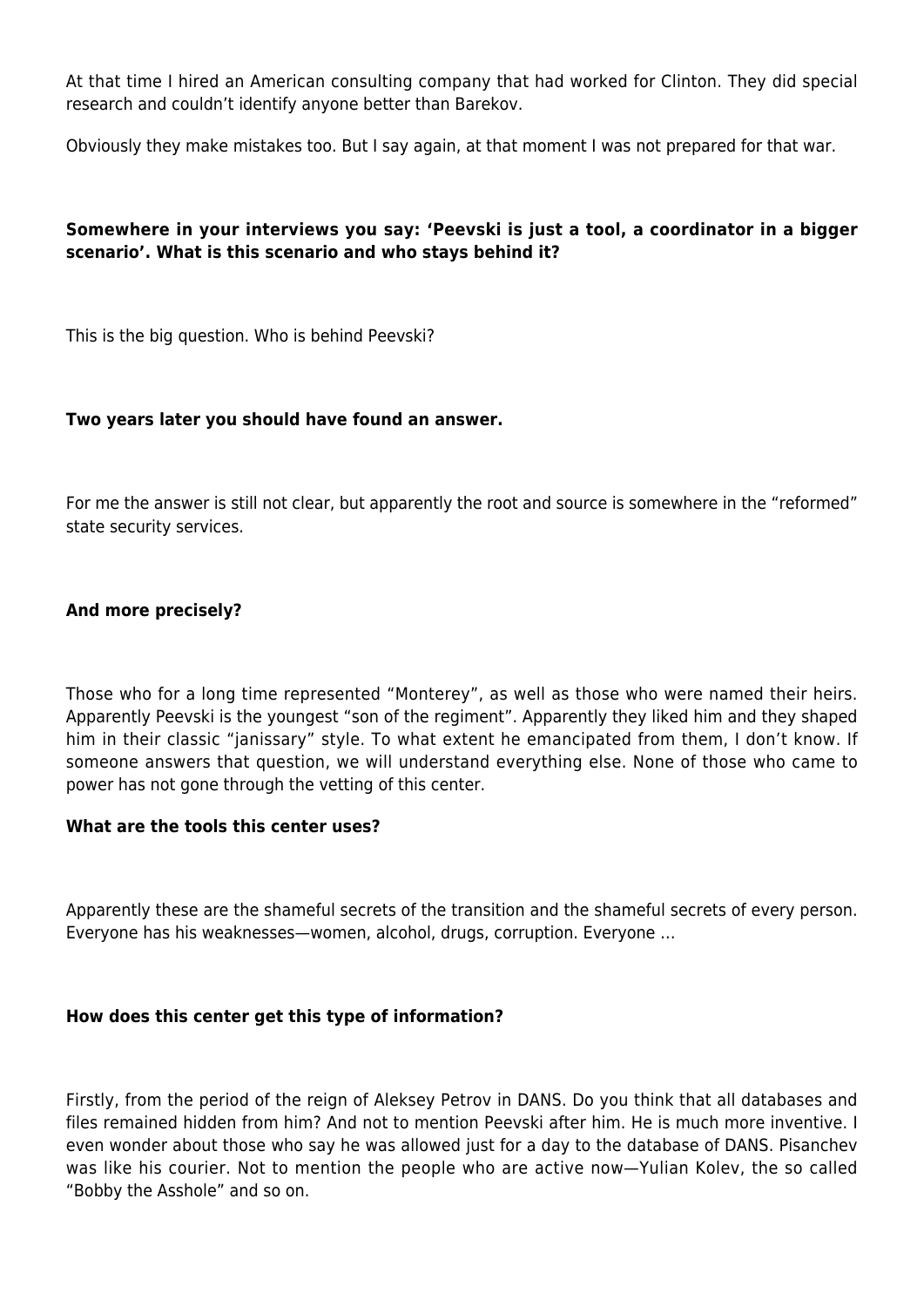## **Who are the people in this center?**

I don't know them. If this is uncovered, it will lead to that dreamed lustracion for which we talk so often.

## **Aren't the members of Monerey quite old now?**

Yes, I suppose that most of them need diapers now. But there are younger colleagues. I do not want this to sound like a "hearsay", but this is the conclusion that I have reached.

## **Did this center appear to you personally?**

I suppose that Peevski was acting as a broker and making commitments without my knowledge. In fact Peevski was the political broker for those who took advantage of what I can do best. I can be an entrepreneur: to give meaning and life to an investment project.

## **Do they control Dogan?**

I suppose.

## **Do they control Borisov?**

I do not exclude this possibility. They control through discrediting.

## **Do they control the prosecutor general?**

I suppose they figured him out as well, so that he will be obedient. It is not just a matter of money. Things did not happen without money but this is not the leading thing.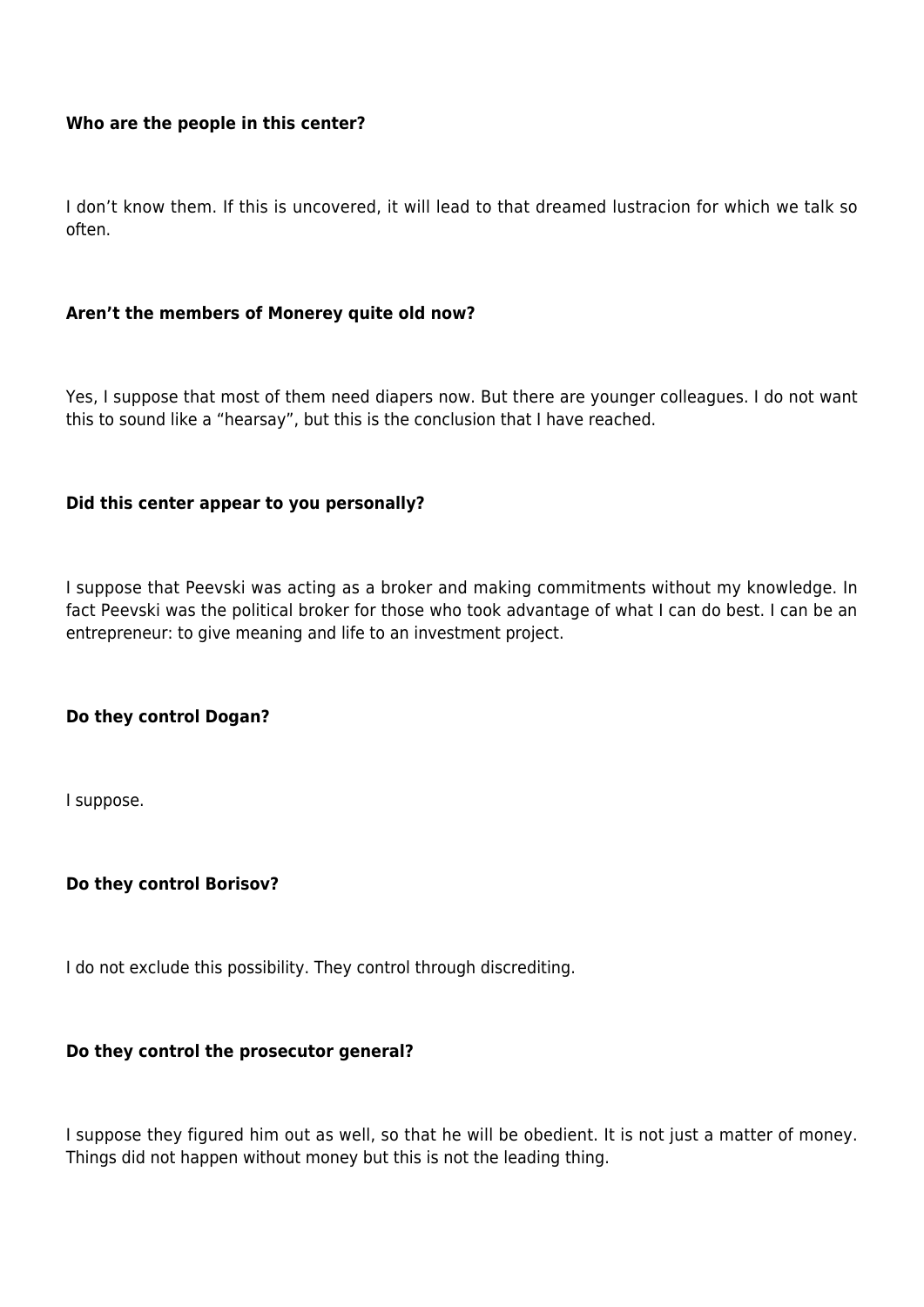## **Were CORPBANK money directed to the Prosecution office?**

In case someone gave money to the prosecution, it was not me, for sure. The person who was in charge there has always been Peevski.

#### **Who will inherit Peevski?**

Probably there are many candidate but such an accomplished heir will be hard to find. There will always be someone to satiate the constant hunger for money at DPS. But finding a person who will keep in his hands so many control panels of the country's government will be hard.

## **I want to talk about media for a while. What part of them were his direct ownership and were financed through the bank and where was the indirect control?**

The media from Blaskov's group he officially recognized as his own. You can see it by the style. The moment a newspaper publishes in the piggish style of 'Monitor' and 'Telegraph' you can understand who owns it.

## **Good, let's go to the specifics. '24 chasa' and 'Trud'?**

I do not know how they are split up now, but the actual ownership belongs to Peevski and the Peshtera Winery. For his share Peevski took money from the bank and the Peshtera people paid their part.

We talk about the deal after the newspapers were acquired from Donev and Pavlov.

#### **Is there anyone else who has an interest there?**

I suppose that after the blow against me they might have given some interest to Gocheva and Blaskov. The fact that Blaskov refinanced them through First Investment Bank means that the owners of the bank may also have some interest. But that interest will be connected with the policy of the publications, not with the business. These newspapers waste money and someone has to finance them.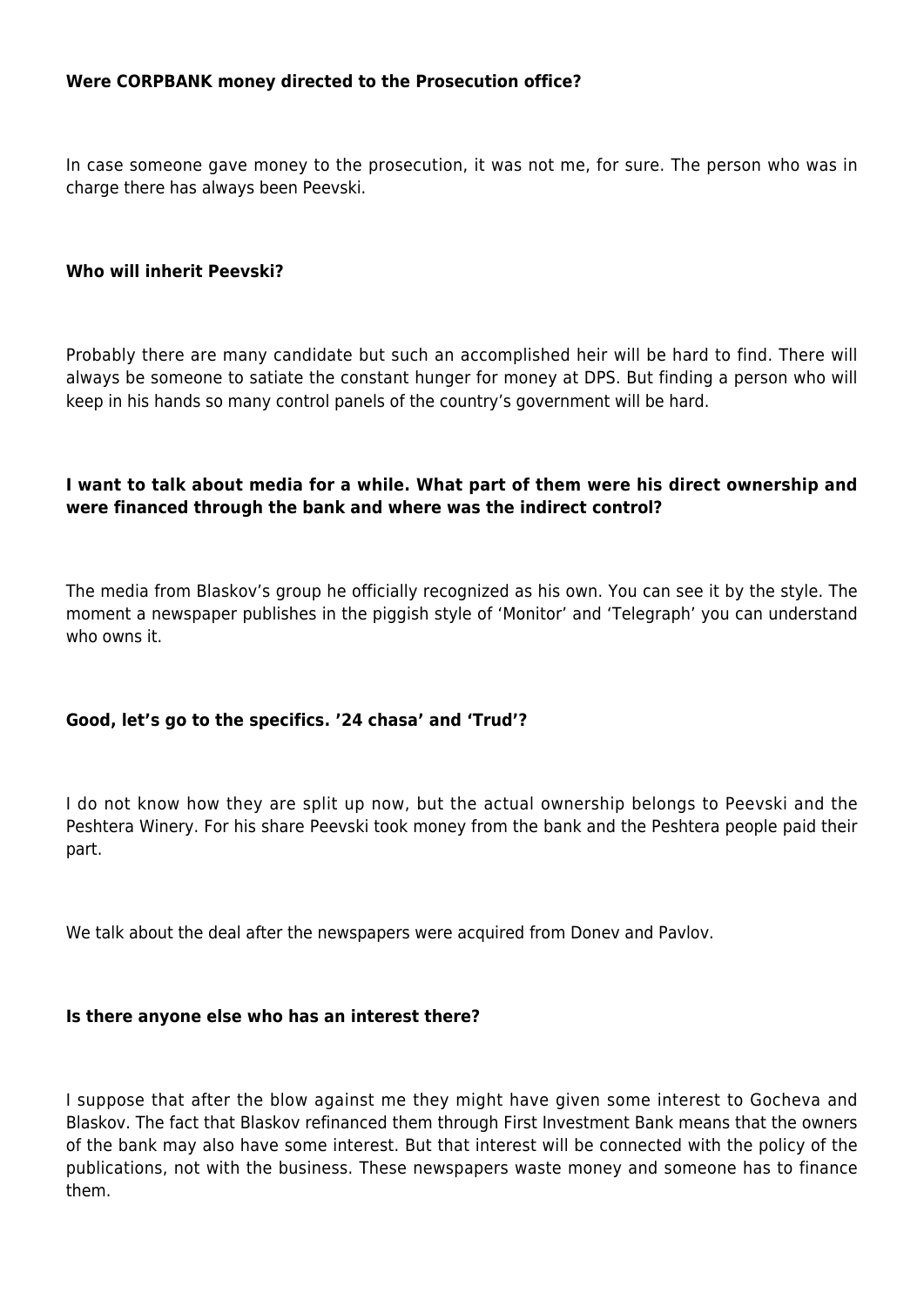## **Who is in 'Standart'?**

Peevski, who else?

## **Who used to be in 'Presa'?**

It was the same way – the Peshtera people and Peevski. Tosho Toshev was the face of the project together with Daniel Rutz from the group of the 'noble investors' who were first brought here by Ognyan Donev and Lyubomir Pavlov.

## **'Weekend'?**

Peevski, Staliyski and Martin Radoslavov.

## **Staliyski?**

He has to keep the control over 'Weekend' so that it will not to fall aside from the correct line. Nothing bad for Peevski, nothing bad for the 'Soleil'.

## **Is Domuschiev present in any media?**

There are rumors that after my elimination he got involved. Mostly in 'Blitz' and 'Standart'. He is an ambitious person and it is normal that he would want to be represented somewhere. He may have been asked to help.

# **After everything you said about everyone else where is your fault about what happened with the bank?**

My main fault is that I couldn't protect the bank. I do not say that I didn't make mistakes or that my employees didn't make mistakes. But we are not criminals. I say this again – the organized criminal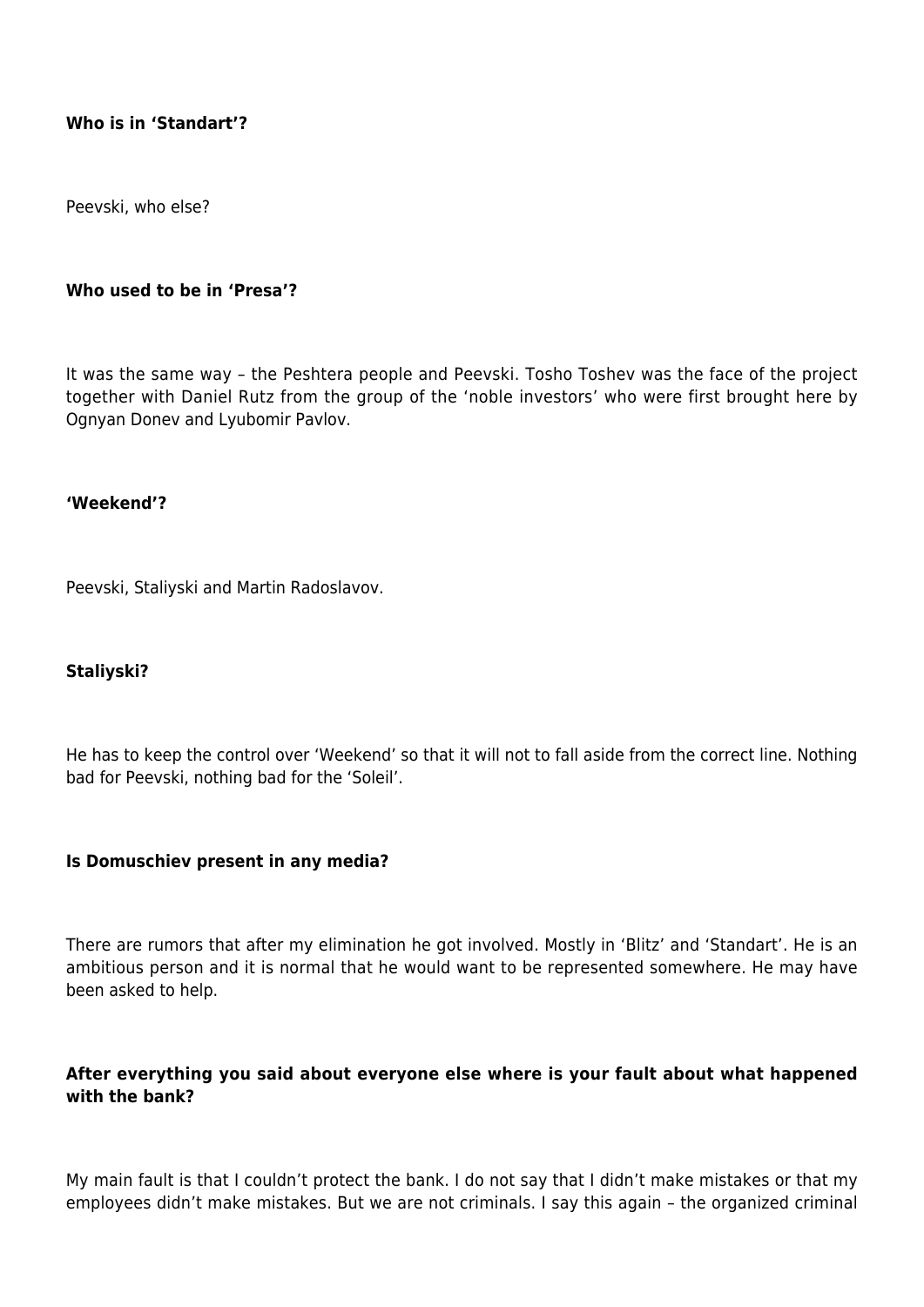group are those who orchestrated the attack: the prosecution, DANS, the central bank, the current and the past ministers and politicians, the revenues agency, etc. And of course Biser Lazarov and his entourage.

Only a person who doesn't make decisions doesn't make mistakes. Apparently I allowed Peevski to come inadmissibly close to me, apparently I did not oppose some of his crazy financing ideas. But under the control of CORPBANK there has always been enough valuable assets, both in quality and liquidity that will cover its liabilities. The collapse and the theft happened after CORPBANK's closure. Before that not a single asset was stolen or lost.

**You have said more than once that the goal was to invest in businesses that would later be sold through the specifically designed SPVs. But from a legislative standpoint the problem with theexcess over the limitation for related lending remains. In your opinion why the regulator, the central bank, hasn't referred to it during the years?**

De jure they were not connected.

# **And in reality?**

In reality the only connection was the common control on behalf of the bank. And I am not sure whether this would start to become imposed more often on the banks worldwide. In Bulgaria this is regular practice. I have no doubt that almost all loans of certain banks have a connection to them. I speak mainly about Bulgarian banks. But still I say that the banking model in a time of crisis has to be defined by the market. In no case, rules that were developed in a different situation, should be applied.

Risk management is a very difficult process and having connected lending does not necessarily mean that the risk is huge. Because we didn't finance companies from one branch or my own companies. We financed companies we thought can be restructured and another solution can be found for them. Unlike other Bulgarian banks, we had real assets that now everyone is fighting for.

This is the big question that has always been present: whether we violate the laws somehow. For me now, the question is whether the bank had to be destroyed and not whether we did any violations. Moreover, these violations are not a subject of investigation by the prosecution. If the central bank thought that something threatens the bank, they had to react. The investigation of the prosecution aimed at one thing–to bankrupt the bank.

# **What do you count on from now on?**